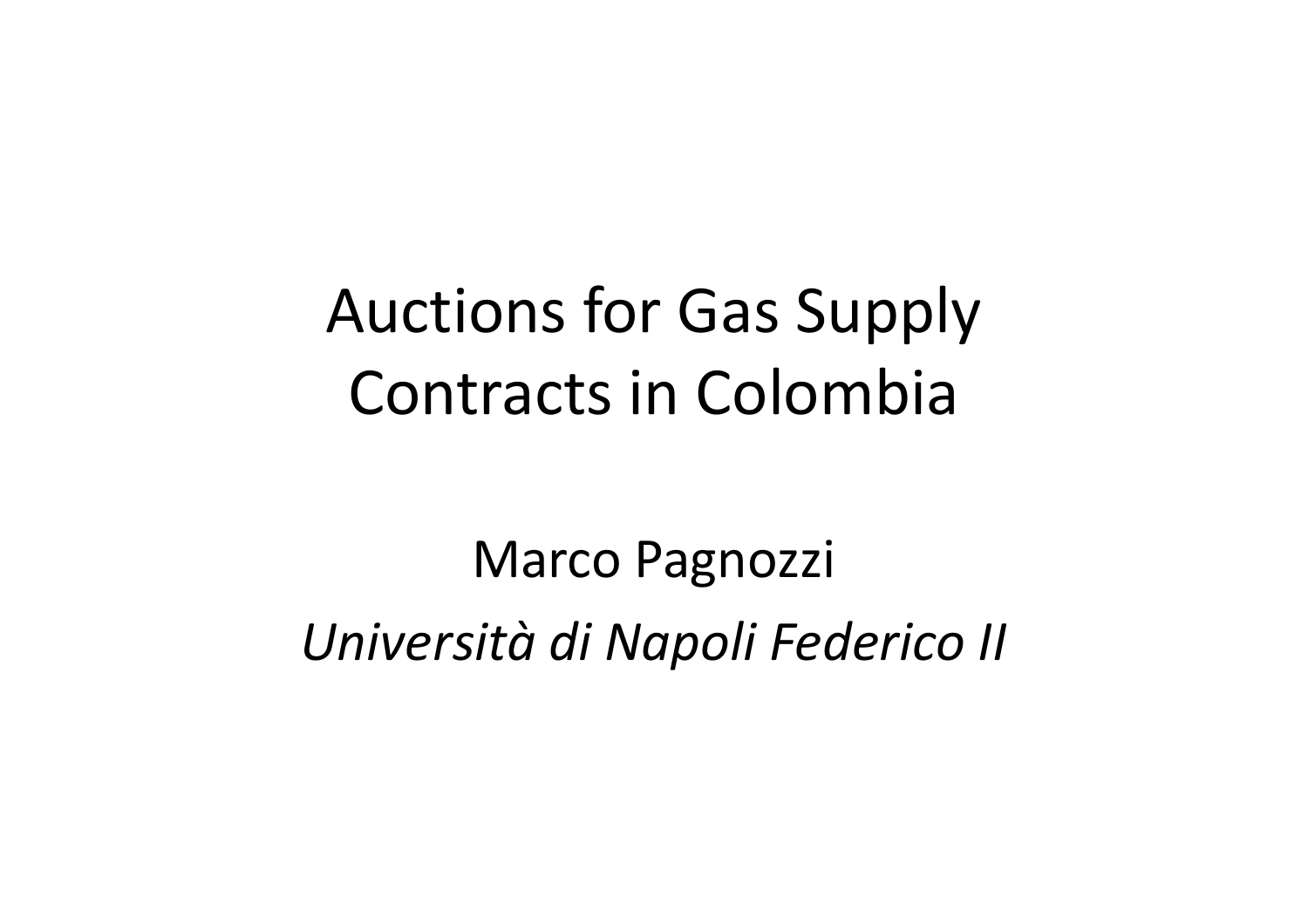- The CREG has commissioned us to design an auction for natural gas contracts in Colombia
- The required tasks include the specification of:
	- – $-$  The contracts to be sold in the auctions (Task 1)
	- and the state of the state  $-$  The overall conceptual design of the auction (Task 2)
	- and the state of the state  $-$  The detailed auction rules (Task 3)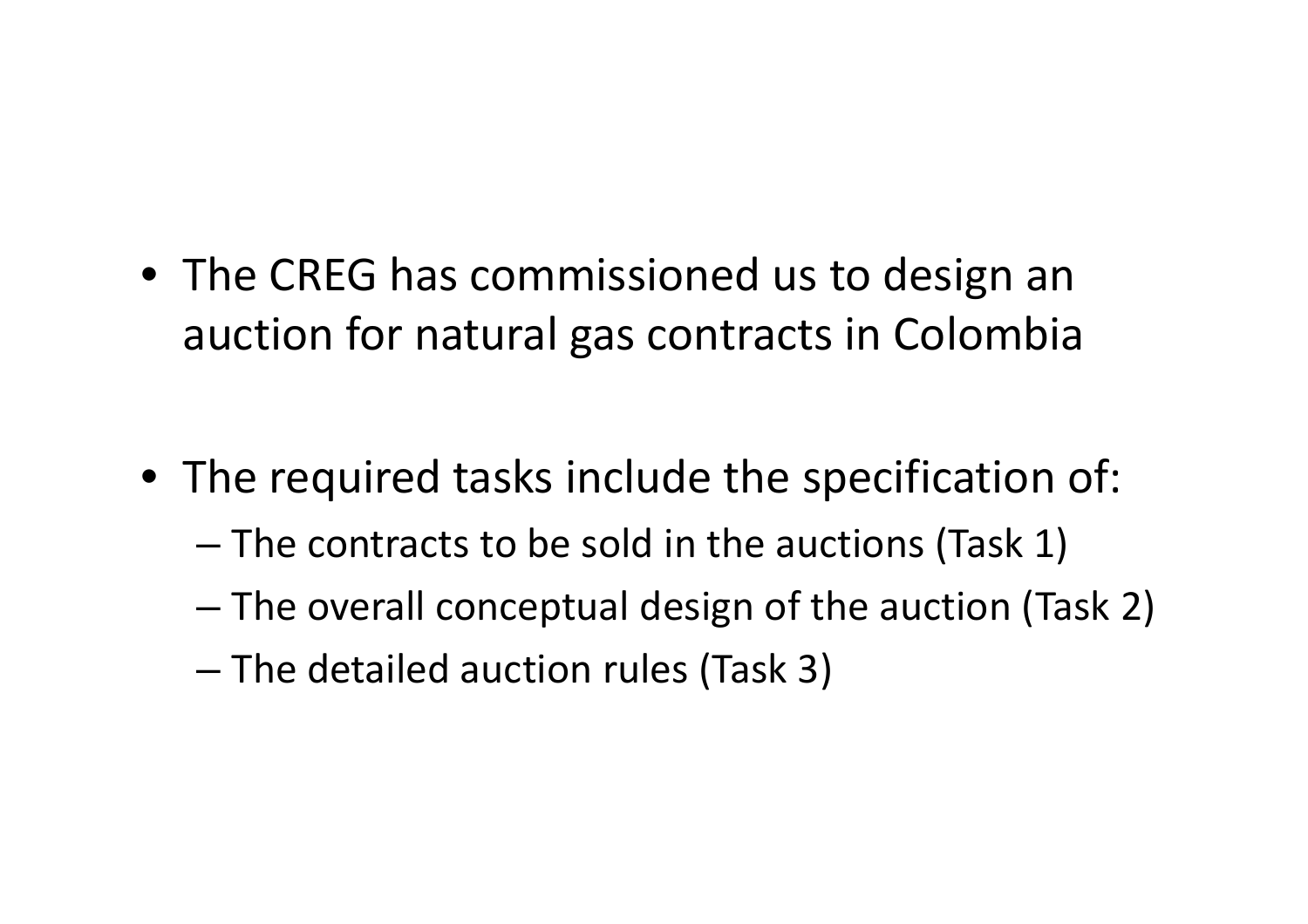## Goal

- Improve *transparency* and *efficiency* of the gas market:
	- and the state of the state — Keep the auction as *simple* as possible, while allowing participants to express their preferences and trade the contracts they are most interested in
	- – Trade *standardized* contracts in order to enhance competition, transparency and liquidity
	- –Trade *substitute* contracts

(2 contracts are substitutes if the demand for one contract increases when the price of the other contract increses)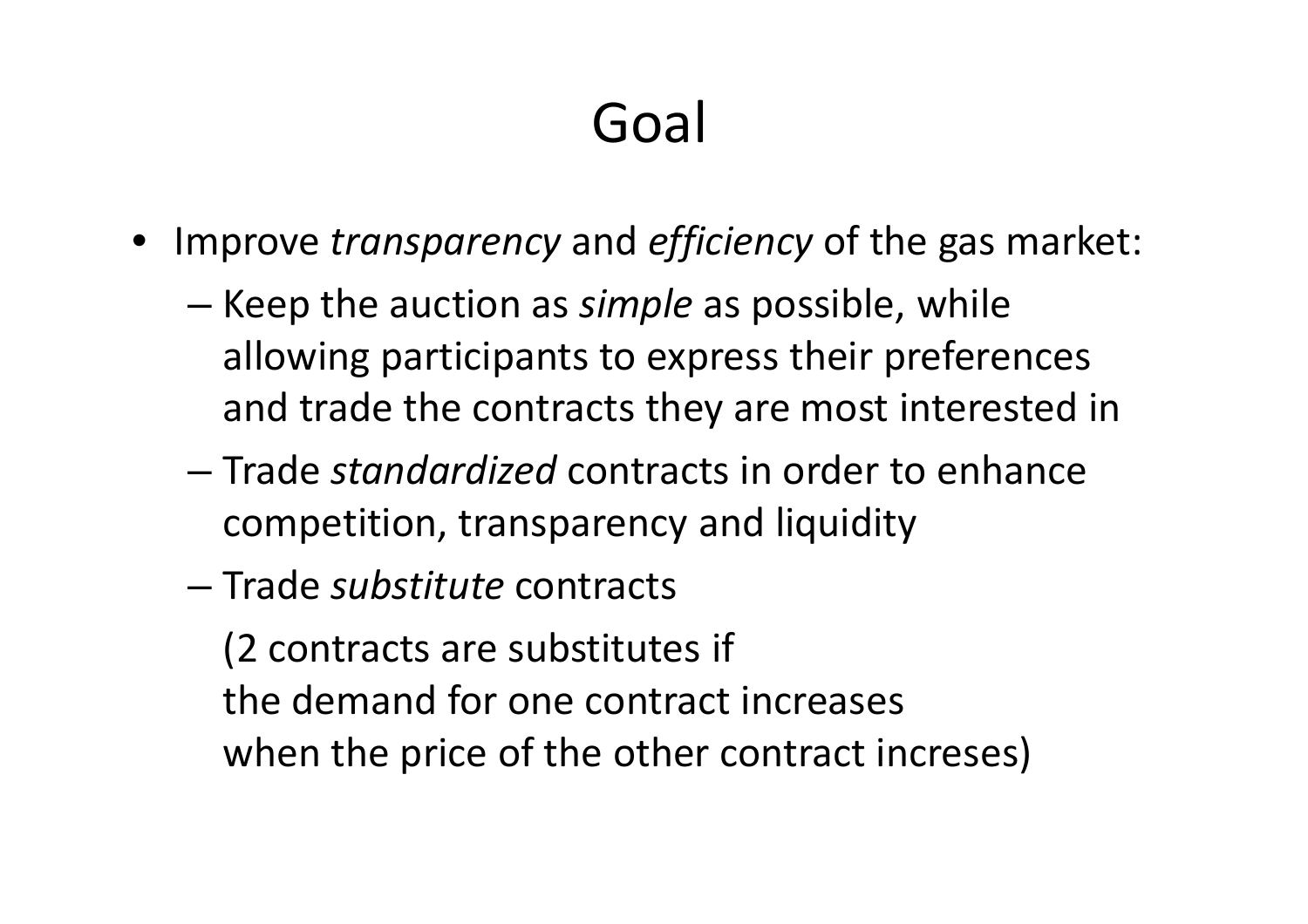## Substitute Contracts

- 1. Firm, interruptible and conditional firm contracts, with same duration, start date and delivery point
- 2. Contracts with different delivery points, same start date and duration
- 3. Contracts with different durations, same start date and delivery point

(With *complement goods*: bidders face exposure risk; market clearing prices may not exist; there may be multiple equilibria)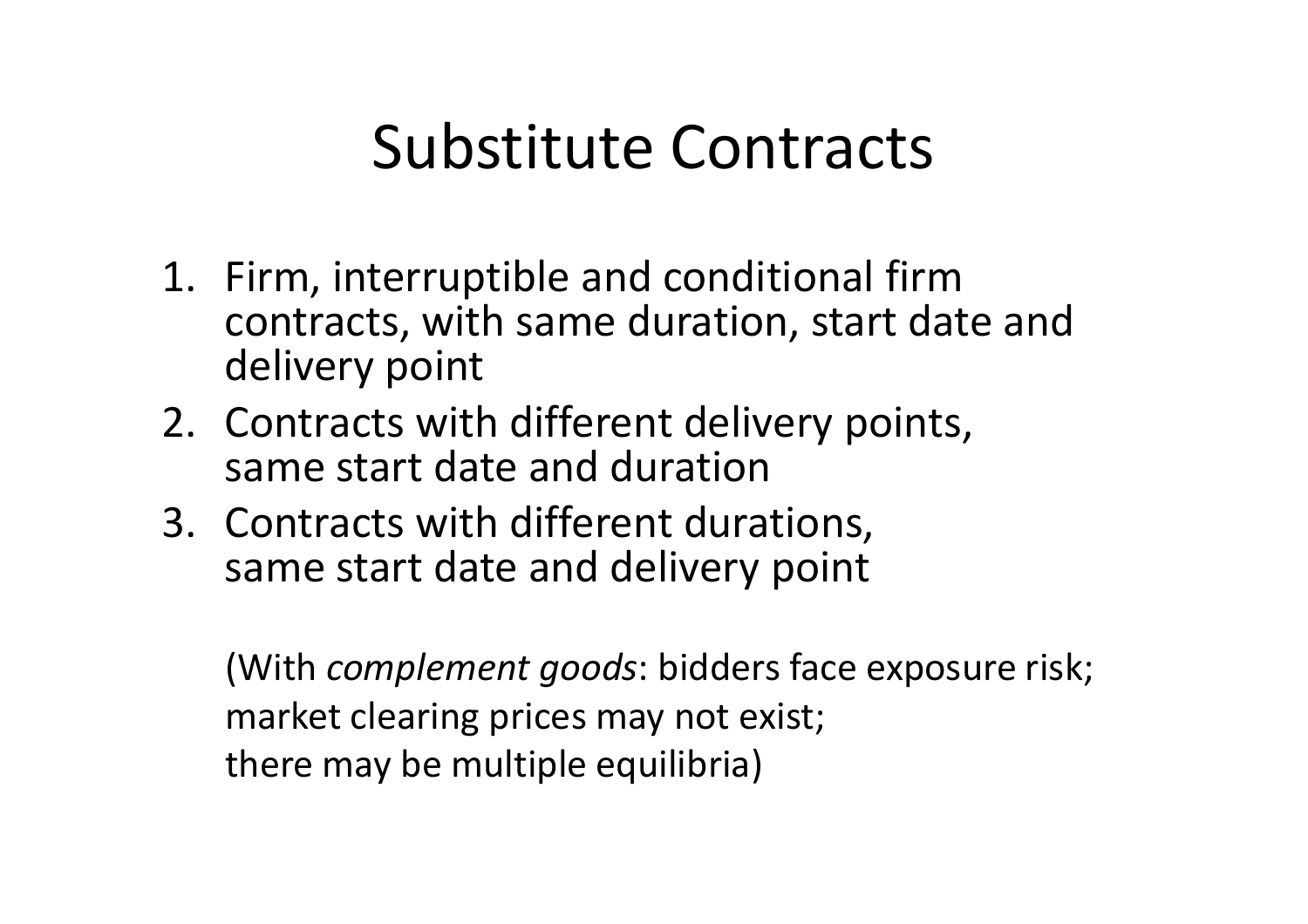### **Initial Recommendations**

for Auction Contracts and Frequency

- Standardized contracts (see report by Paul Milgrom): firm; interruptible; conditional firm
- Annual auctions
- 10/20 MBTUDs lots (to maximize participation by small buyers and sellers)
- Same start date for all contracts (to make contracts substitute), 6/12 months after the date of the auction
- 2 durations: 1 and 5 years
- Indexation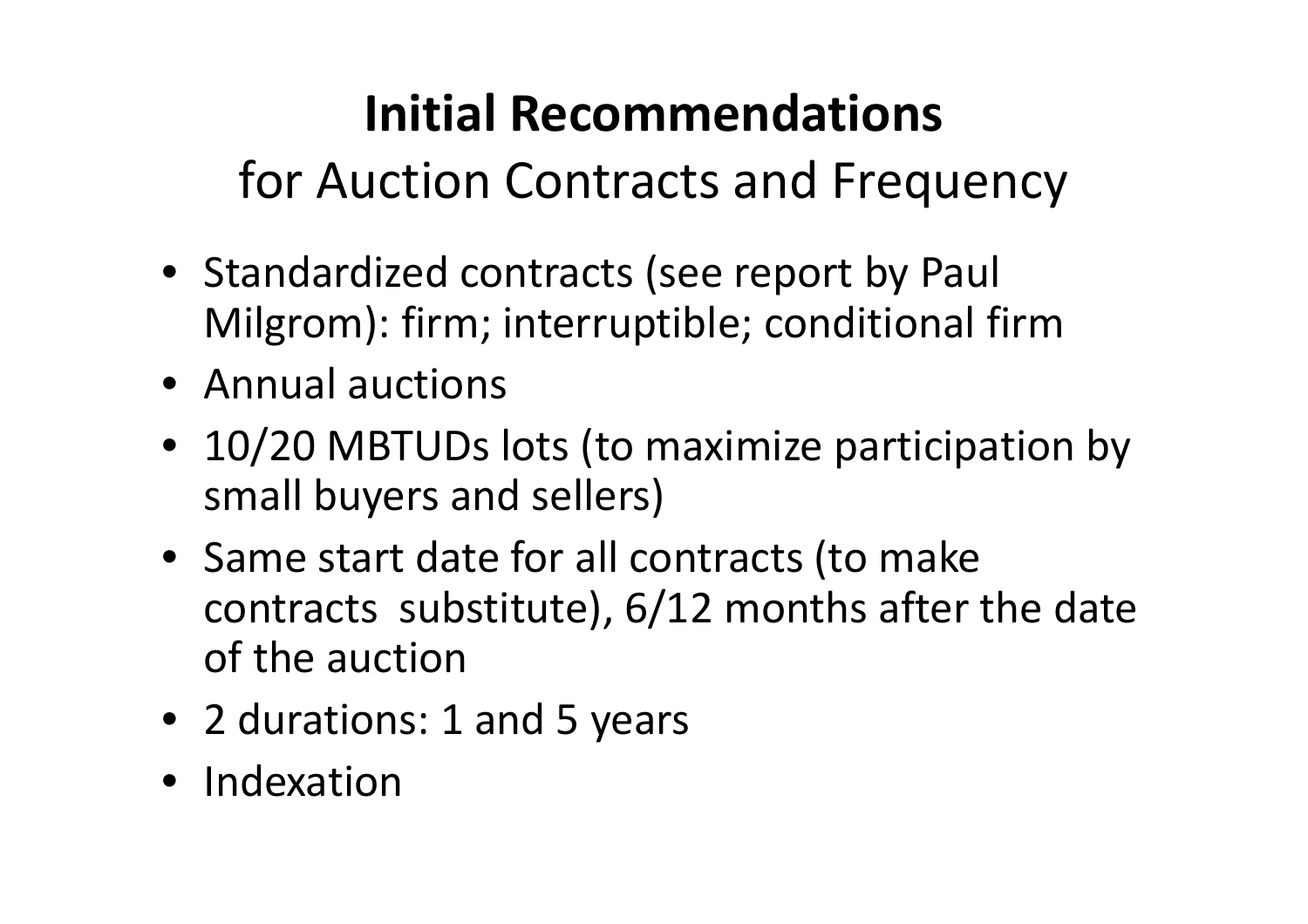# Auction Designs

- **Simultaneous auction** for substitute products, so that bidders (and sellers) can observe the prices of other contracts, when deciding howmuch to bid for a contract
- 2 suitable auction designs:
- **1. Simultaneous Ascending Auction**
- **2. Simultaneous Sealed-Bid auction**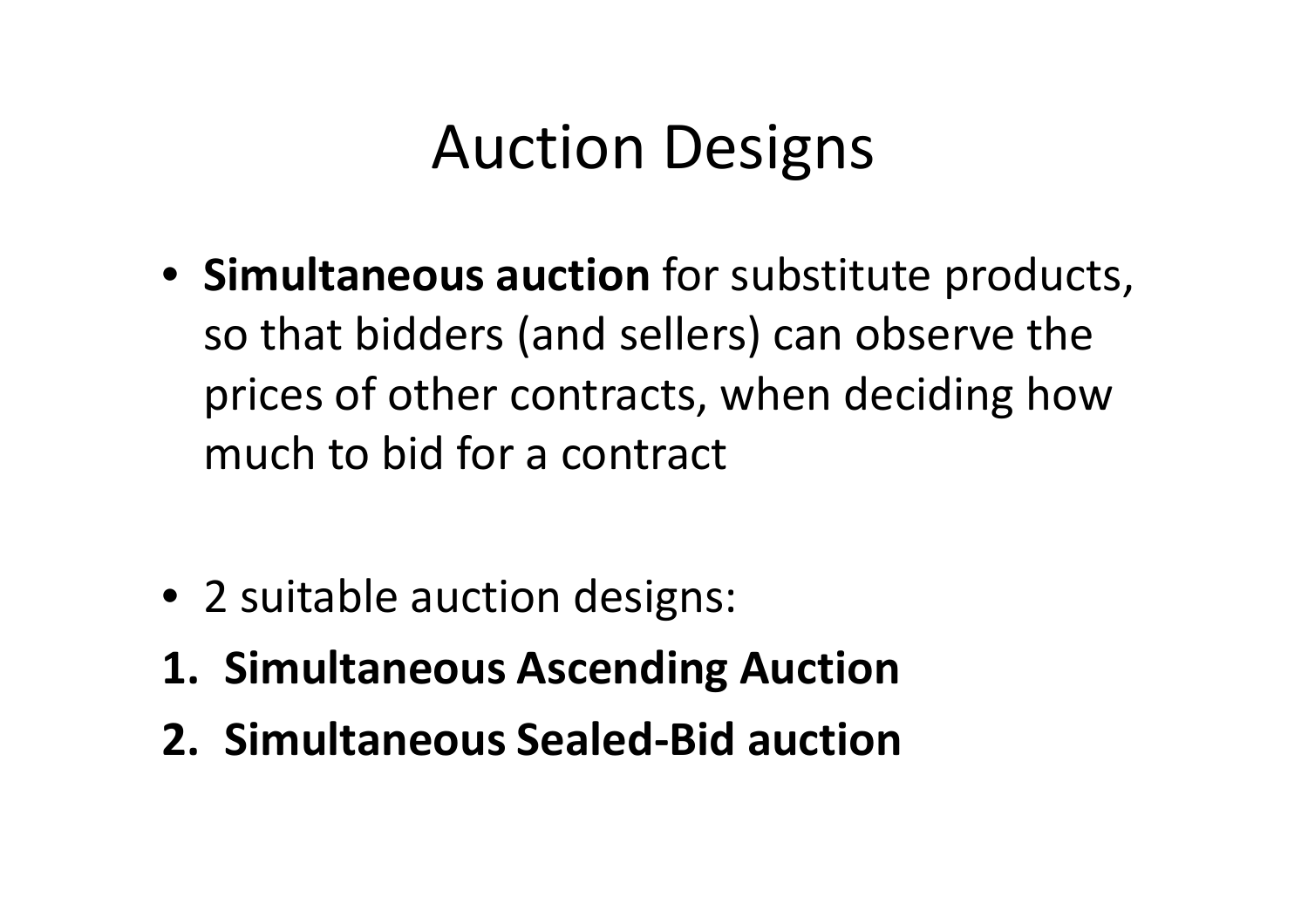### Simultaneous Ascending Auction

- Suggested by Peter Cramton
- Used for spectrum, electricity and gas auctions worldwide
- Bidding takes place in **discrete rounds**
- In each round:
	- The auctioneer announces a new price for each contract
	- –- Bidders declare the quantity of each contract that they are willing to acquire at the current prices
- Between rounds, the auctioneer increases the price of contracts with excess demand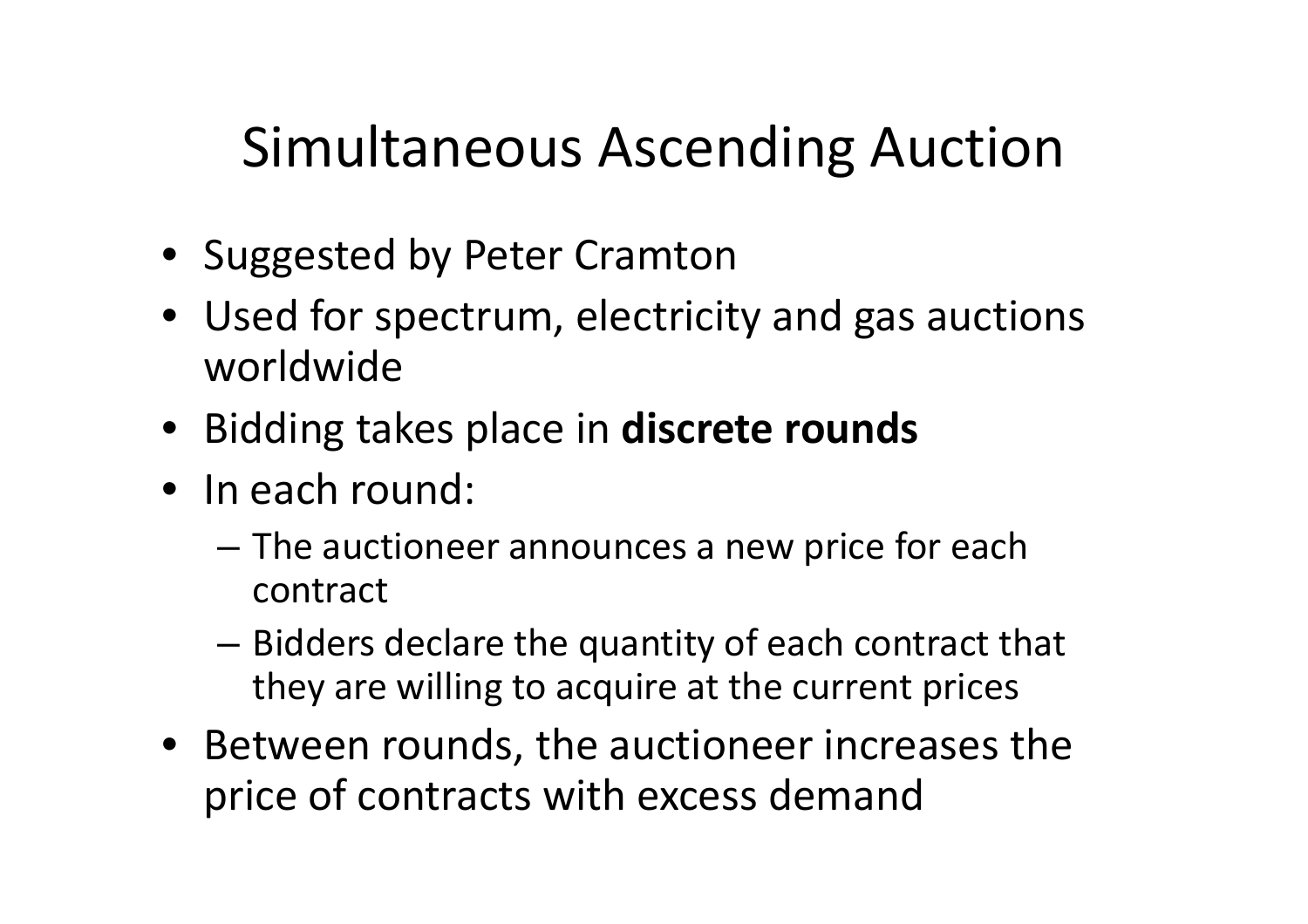### Simultaneous Ascending Auction

- The auction terminates when there is no excess demand on any contract
- The auction determines one price for each contract
- All winning bidders pay the **same prices**
- The auction facilitates **price discovery** (when bidders are unsure about their valuations and value other bifdders' information)
- Producers declare supply schedules:
	- – $-$  Quantity offered of each contract
	- **Links of the Company**  $-$  May offer more at higher prices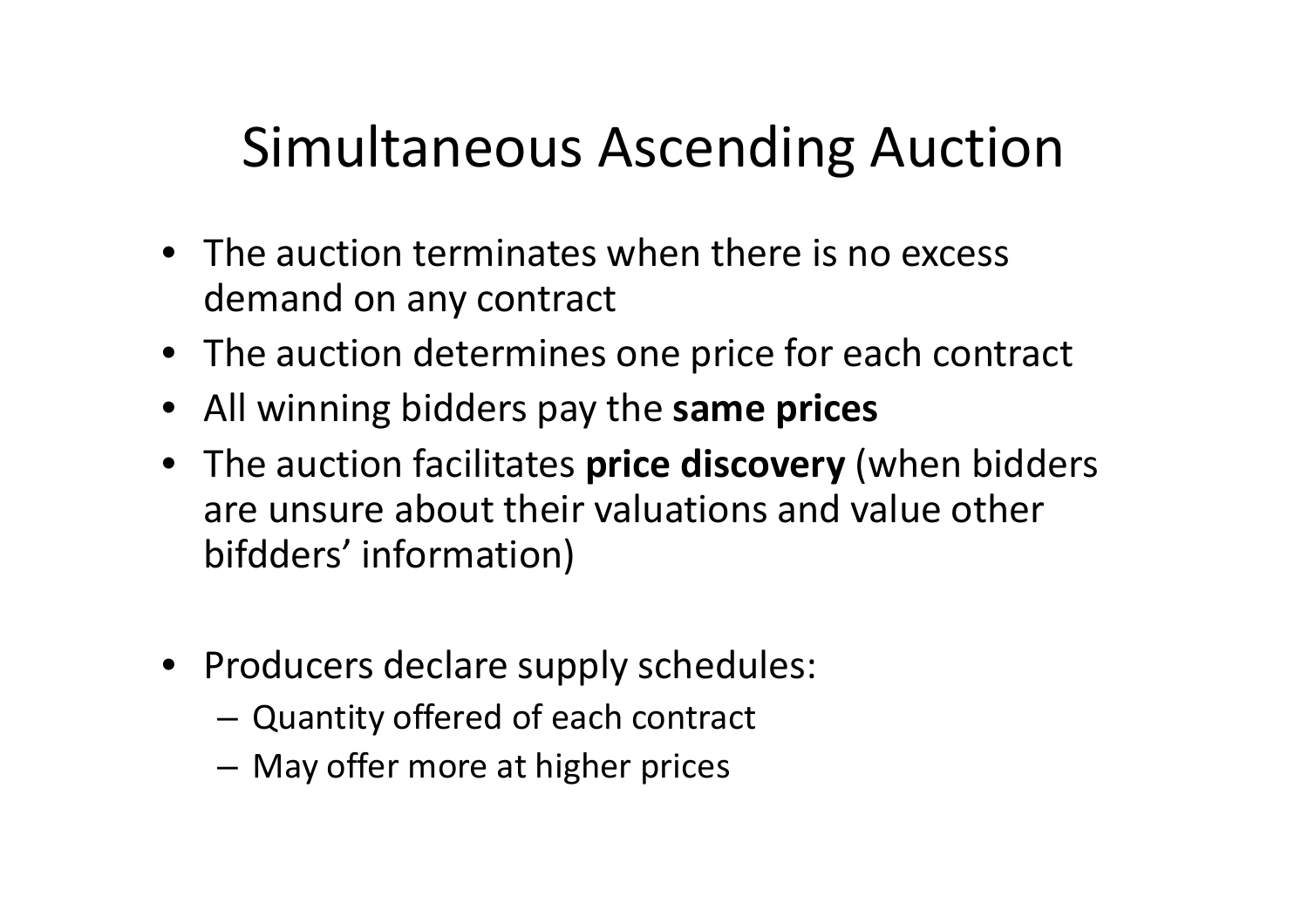### Information Policy

- Before the auction, the auctioneer announces the total supply of each contract
- After each round, the auctioneer reports:
	- and the state of the state *Excess demand* for each product
	- and the state of *Prices* for all contracts for next round<br> *Contenuaireal frame artent of arrange* de (determined from extent of excess demand)
- Additional information about individual bidders' demand may also be announced to facilitate price discovery but …

 more information also facilitates coordination among bidders and collusion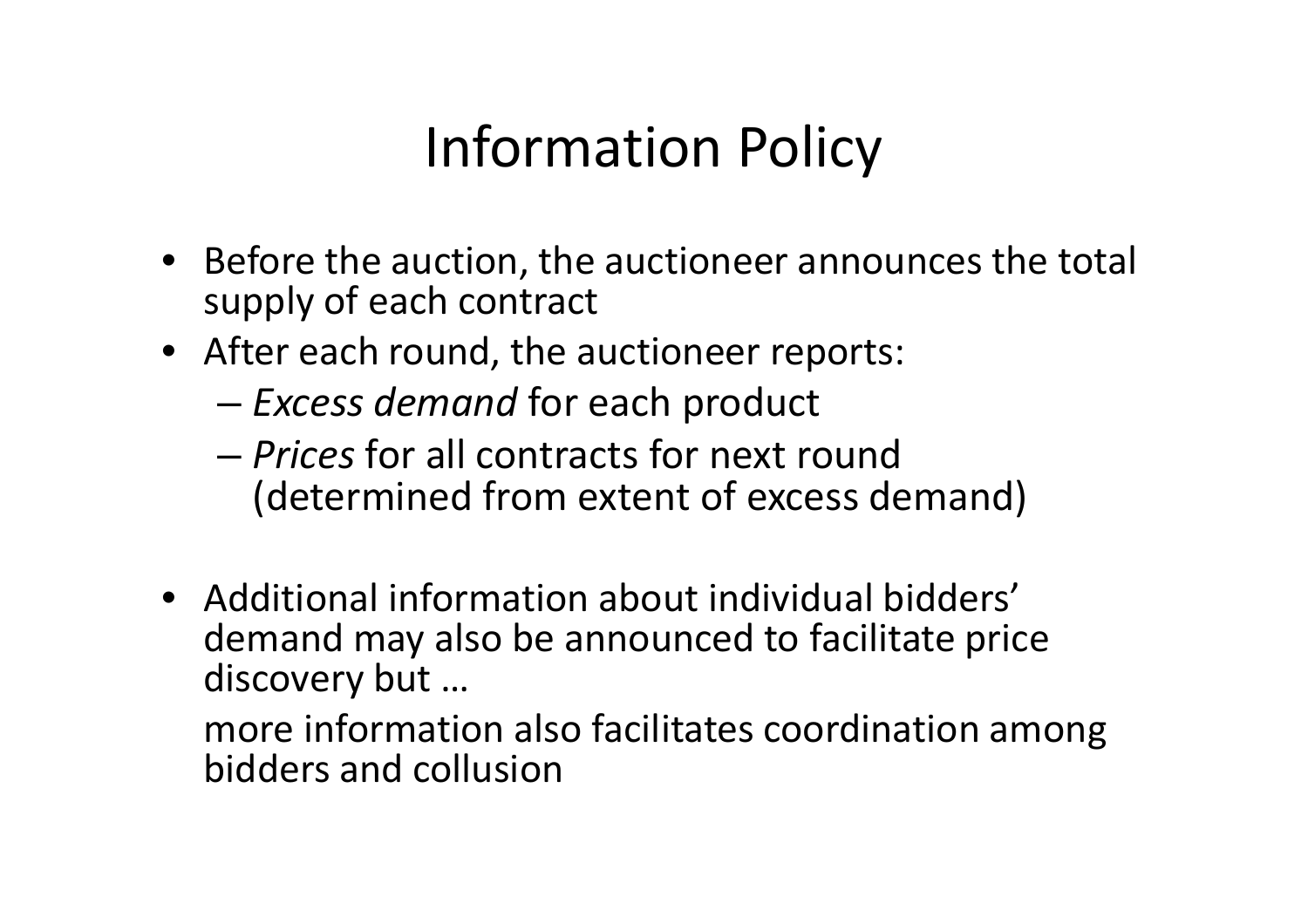### Activity Rule

*A bidder cannot increase the total quantity of contracts he demands during the auction*

- As prices rise, bidders can only maintain or reduce their total demand
- This induces bidders to bid actively and according to their true preferences, thus avoiding "sniping" and improving price discovery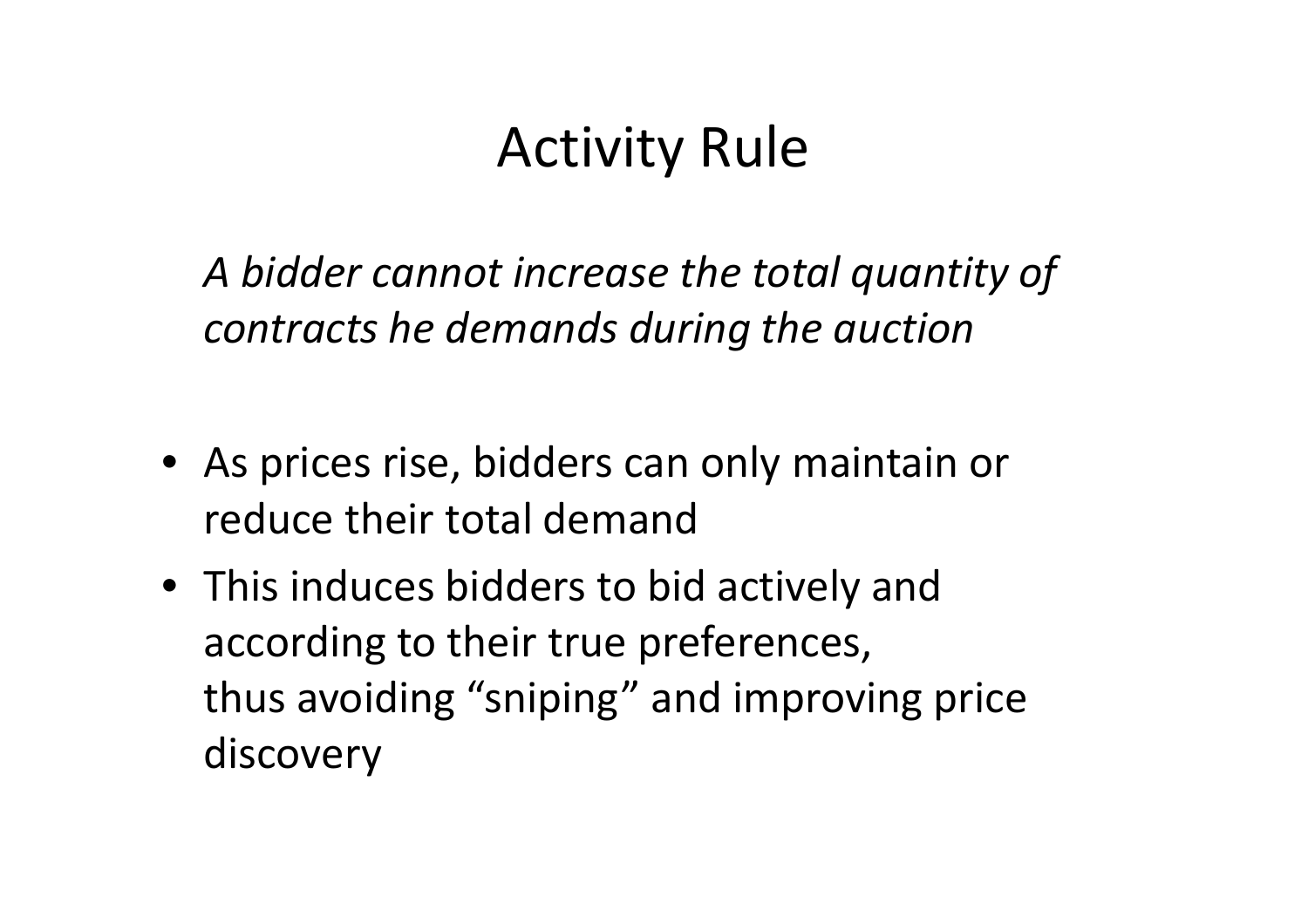# Switching

- A bidder's demand for one contract depends on the prices of other contracts
	- and the state of the state E.g., when the price of firm contracts increases compared to the price of interruptible contracts, abidder may prefer to reduce his demand for firm and increase his demand for interruptible
- Bidders should be allowed to "switch" their demand between the various contracts as prices changes (subject to the activity rule)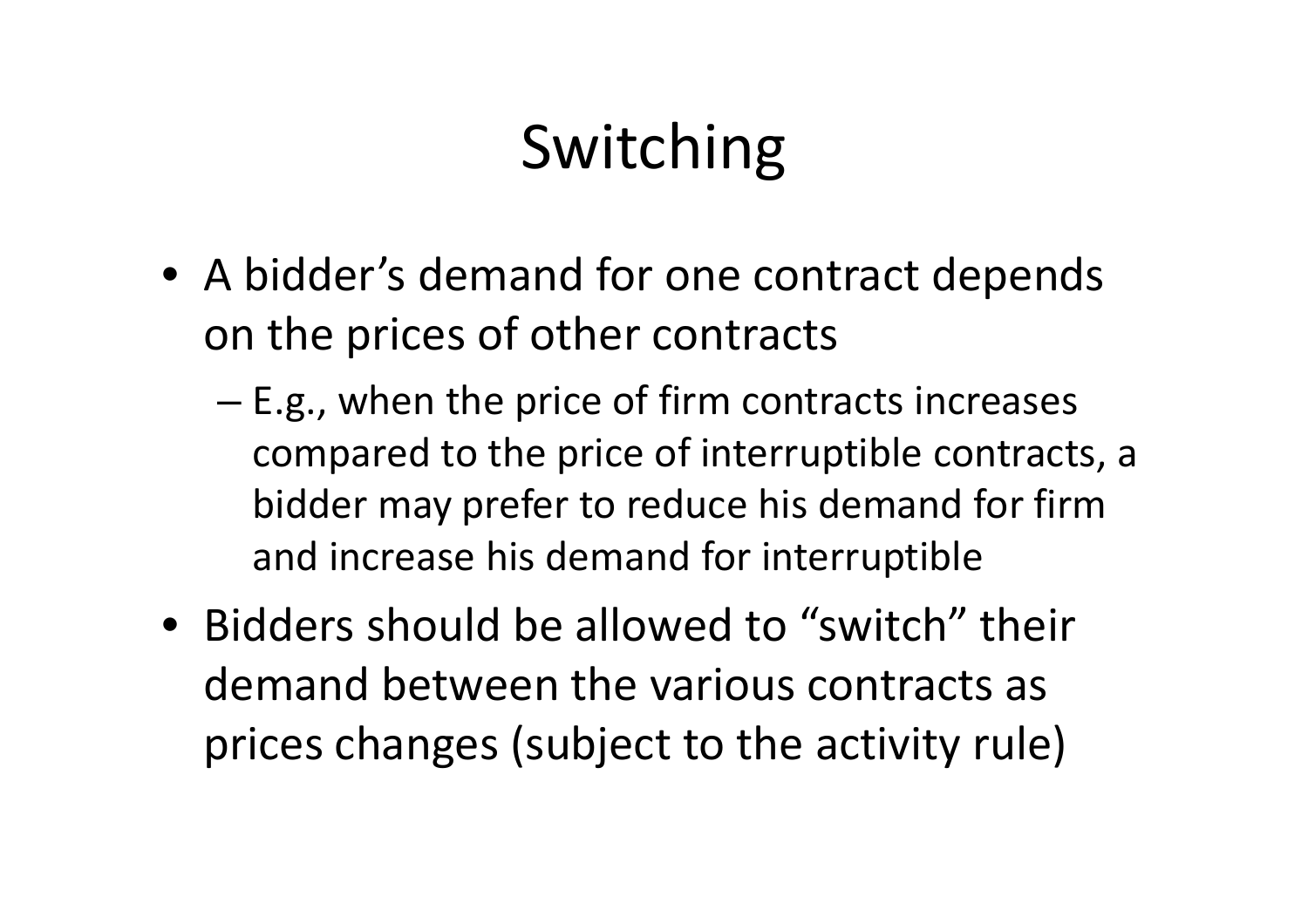### Potential Problems with the Simultaneous Ascending Auction

• Because of discrete price increments between rounds and switching,

*the ascending auction may not select the exact marketclearing prices and/or may end with excess supply* 

- – E.g., a bidder switches demand away form a contract and causes to total demand to be lower than supply
- Possible partial solutions are:
- 1. Intra-round bidding
- 2. The auctioneer reduces prices when the auction terminates with excess supply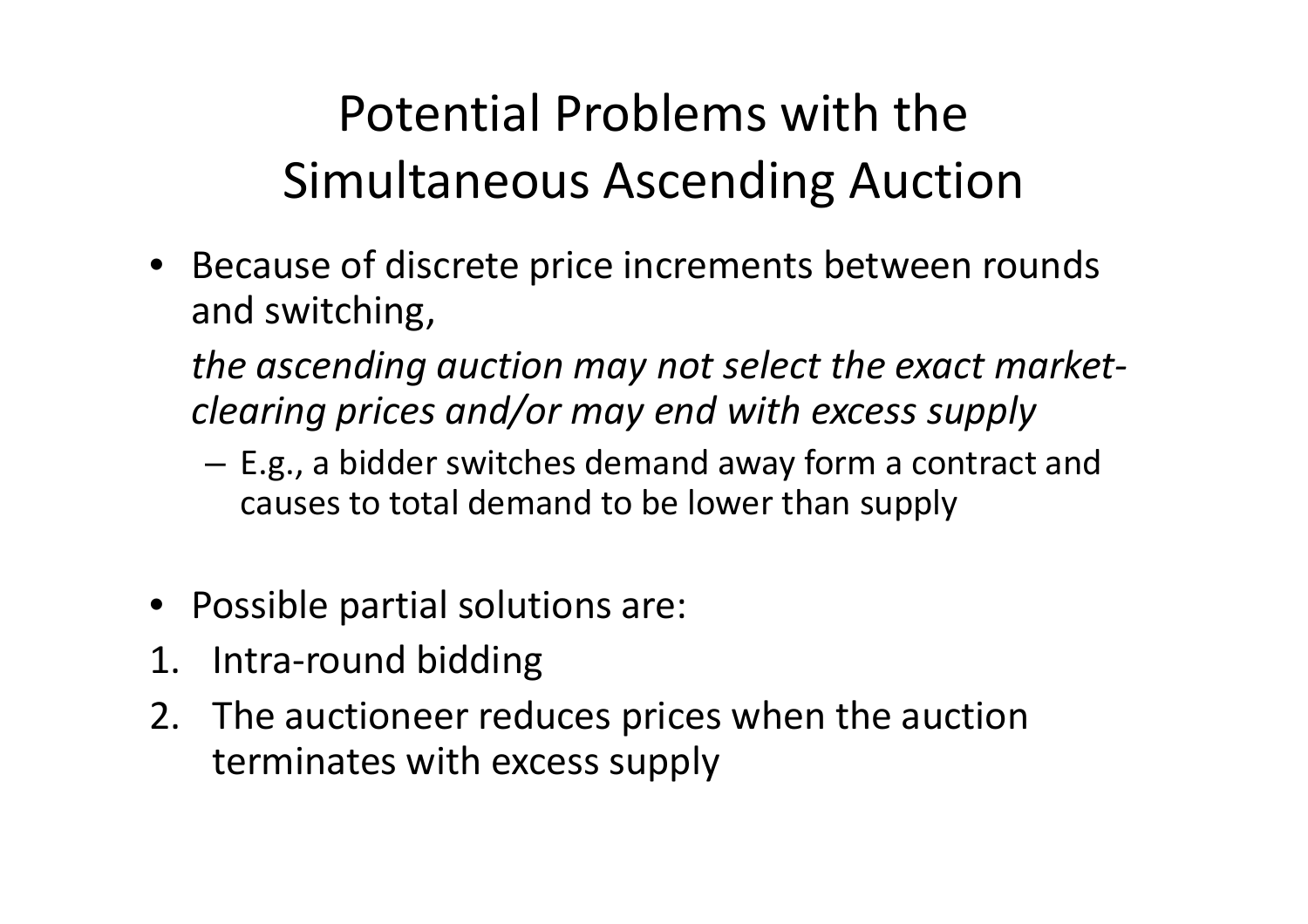### Intra-round bidding

- Allows bidders to express their demand for a contract at any price between the start-of-round price and the end-of-round price of that contract
	- –- E.g., a bidder can declare the precise price at which he is  $$ willing to reduce his demand for one contract
- But does not allow bidders to switch demand between contracts based on their *exact relative prices*because a bidder cannot condition his bid for one contract on the (intra-round) prices of other contracts
- So the simultaneous ascending auction may limit bidders' expression of their preferences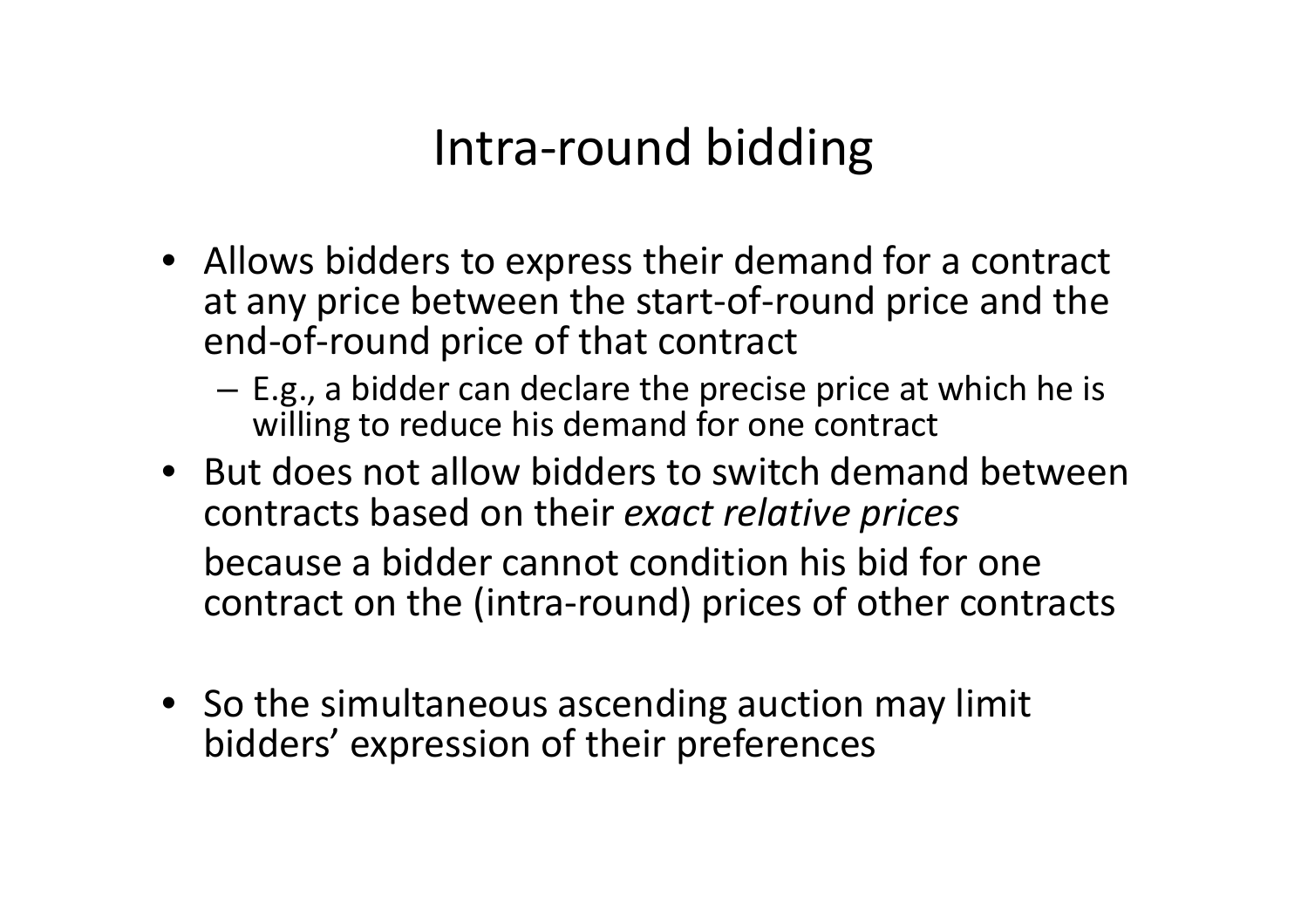### Intra-round bidding

- A bidder cannot condition his bid for one contract on the (intra-round) prices of other contracts
- Example: A bidder prefers to acquire firm rather than interruptible contracts if and only if  $p_F - p_I < 4$
- Suppose that, in one auction round,
	- **Links of the Company** the price of firm increses from 10 to 13<br>the price of intermentials increases from
	- – $-$  the price of interruptible increses from 7 to 8
- The bidder wants to bid for
	- **Links of the Company**  $-$  firm at the beginning of the round when  $p_F - p_I = 3$
	- – $-$  interruptible at the end of the round when  ${\sf p}_{_{\mathsf{F}}}{\sf -}{\sf p}_{_{\mathsf{I}}}$  = 5
- $\bullet$  But the bidder cannot indicate the precise **relative price** at which he is willing to switch from firm to interruptible
	- **Links of the Company** E.g., he prefers firm at intra-round prices of 11 and 7.5
	- **Links of the Company** E.g., he prefers interruptible at intra-round prices of 12 and 7.5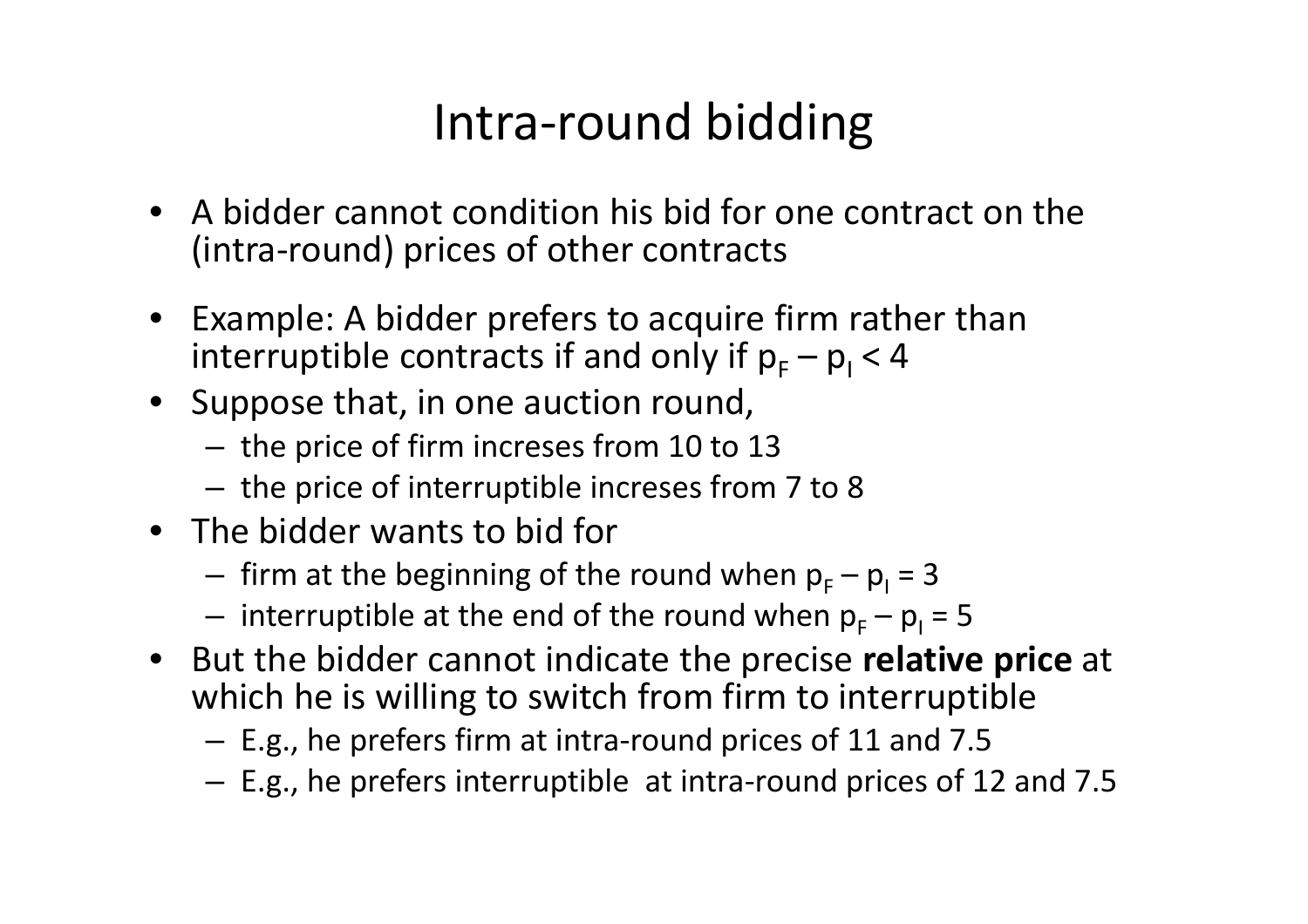- The simultaneous ascending auction has many **desirable properties**:
	- and the state of the All contracts are sold simultaneously
	- and the state of the - Bidders are able to substitute between the products as prices change
	- –- Bidders receive the contracts they prefer given the auction prices for all contracts
	- –- All winning bidders pay the same price for identical contracts

#### … and some **disadvantages**

*Is there another auction mechanism that has the same desirable properties of the simultaneous ascending auction, but not its disadvantages?*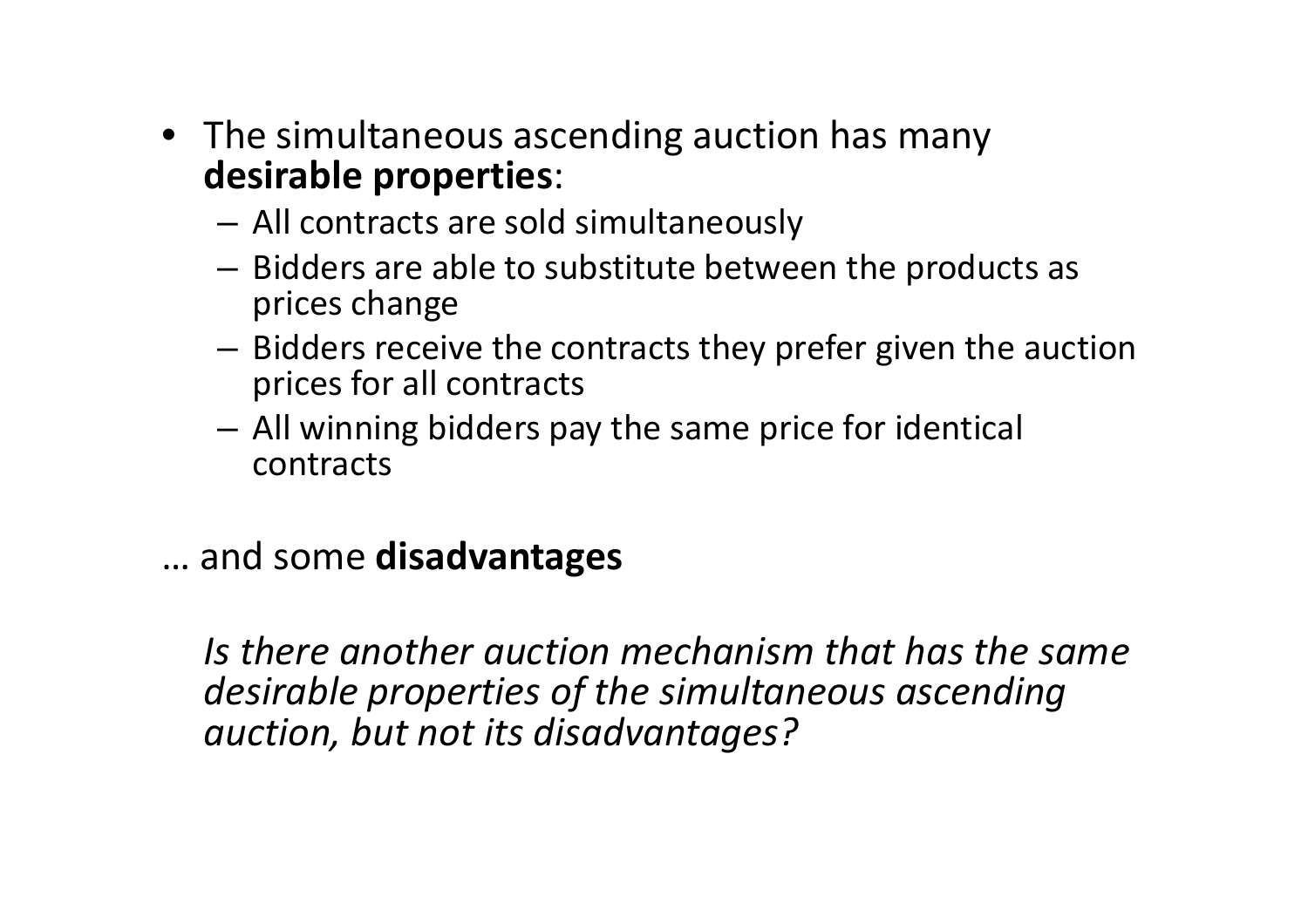# Simultaneous Sealed-Bid Auction

- New auction design proposed by Paul Milgrom(2009) and Paul Klemperer (2010)
- Used by the Bank of England to provide liquidity to banks
- Allows bidders to express preferences for **multiple subsitute contracts**,

in **sealed-bid** format

• Selects the **exact market clearing prices** for all contracts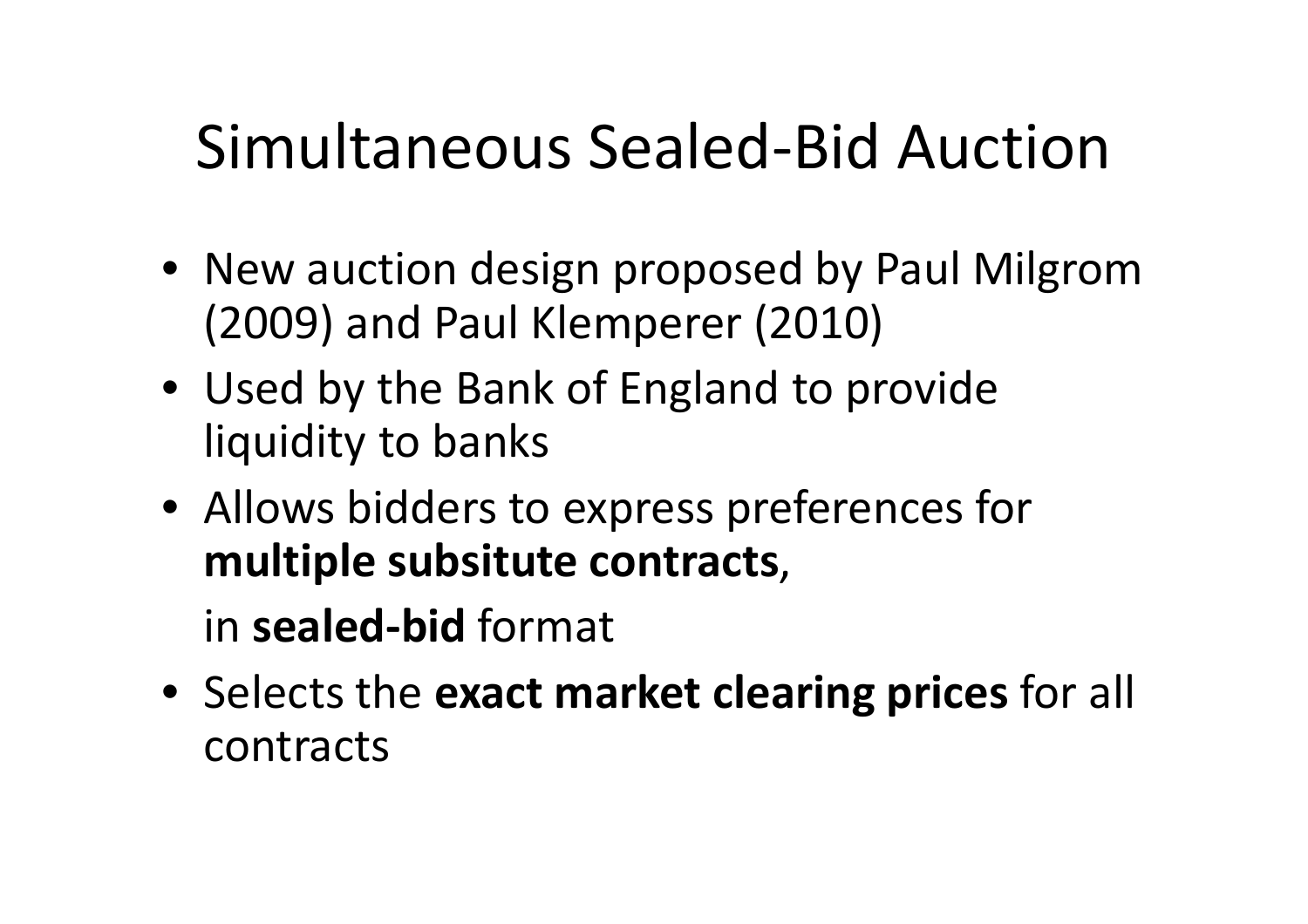# Simultaneous Sealed-Bid Auction

• Winning bidders **do not pay their bids**, but the market clearing price for each contract they acquire,

exactly as in a simultaneous ascending auction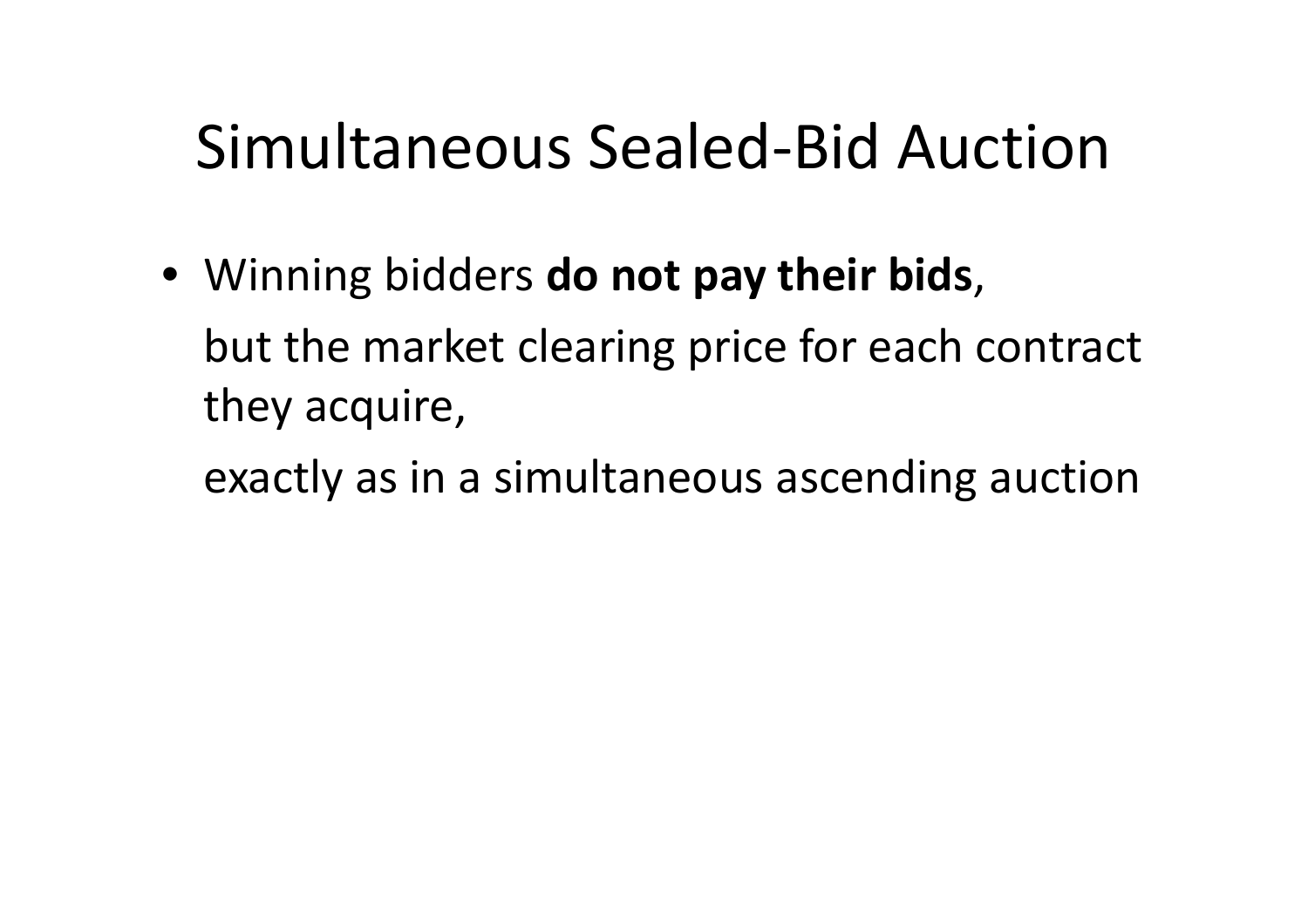## Bids in Simultaneous Sealed-Bid Auction

- Suppose there are only 2 contracts: firm and interruptible
- Bidder 3:
	- – is willing to buy 30 units of **either** firm**or** interruptible contracts
	- –is willing to pay up to 90 for each firm contract<br>and un to 75 for each interruptible contract and up to 75 for each interruptible contract
- Hence, bidder 3 prefers interruptible contracts only if they are cheaper than firm contracts by at least  $90 - 75 = 15$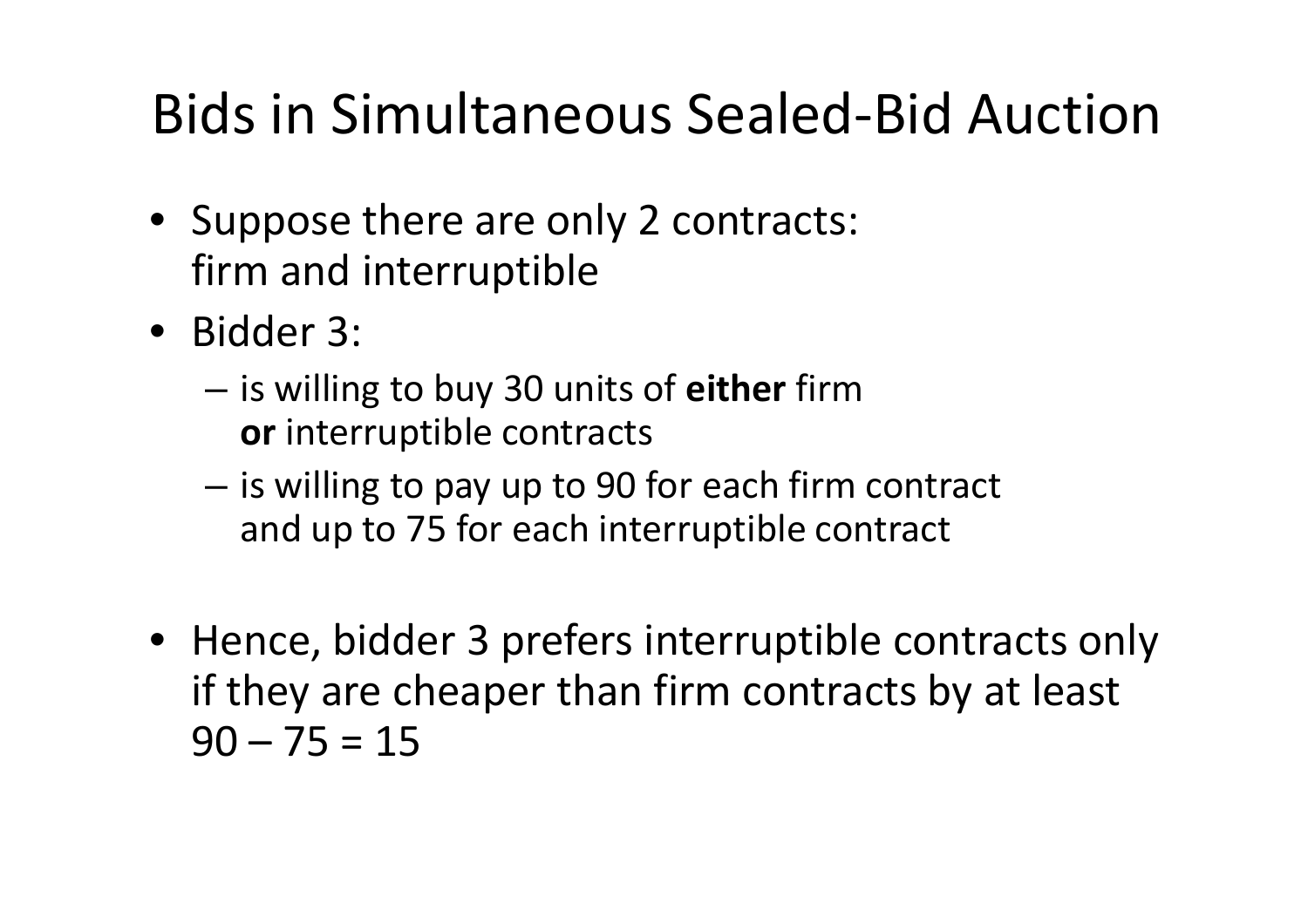- Bidder 3:
	- – is willing to buy 30 units of **either** firm **or** interruptible contracts
	- – $-$  is willing to pay up to 90 for each firm contract and up to 75 for each interruptible contract

| <b>Bid</b> | <b>Product</b>     | <b>Price</b> |
|------------|--------------------|--------------|
|            | Firm               | 90           |
|            | Interruptible      | 75           |
|            | Total quantity: 30 |              |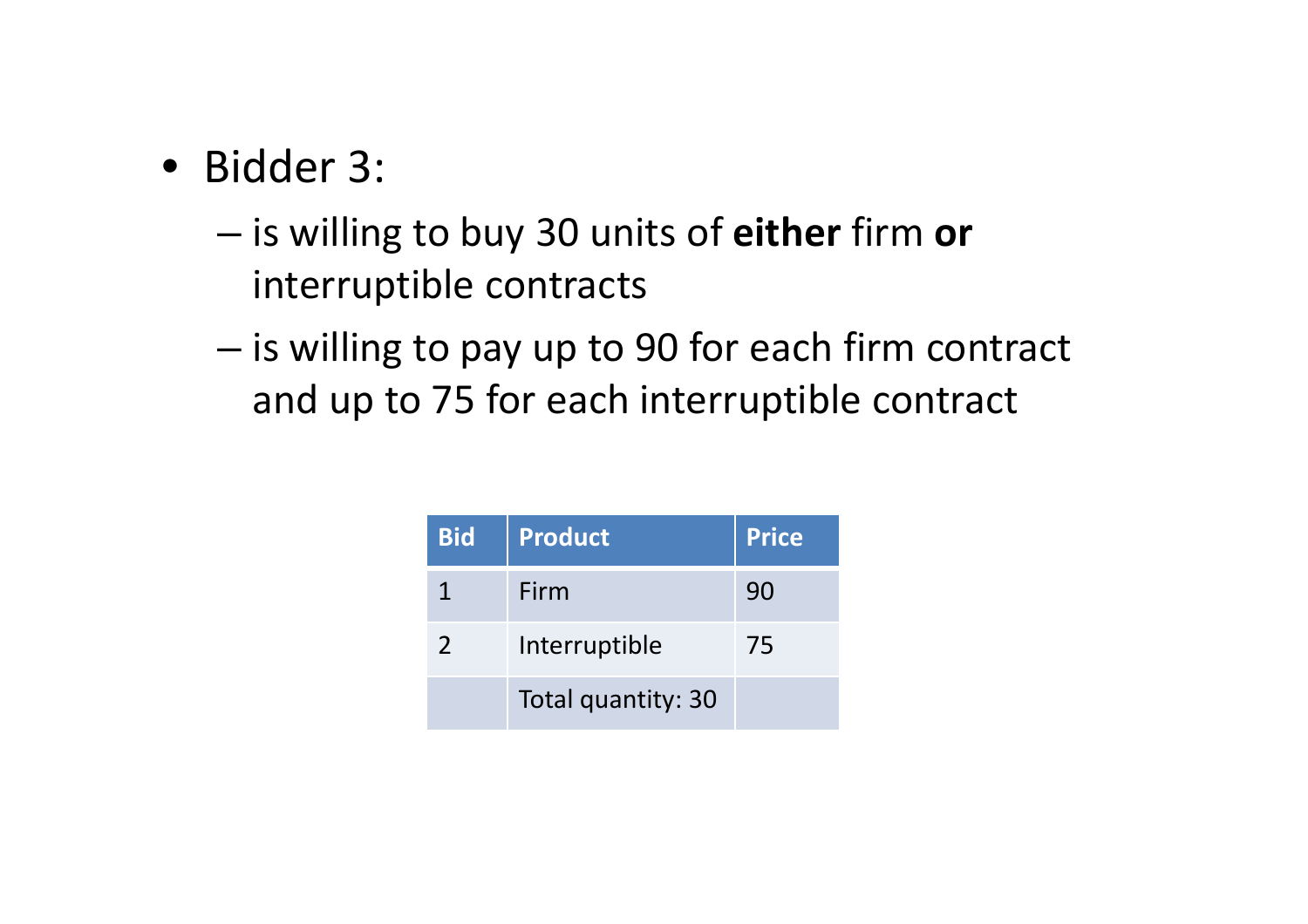| <b>Bid</b>    | <b>Product</b>     | <b>Price</b> |
|---------------|--------------------|--------------|
|               | Firm               | 90           |
| $\mathcal{L}$ | Interruptible      | 75           |
|               | Total quantity: 30 |              |

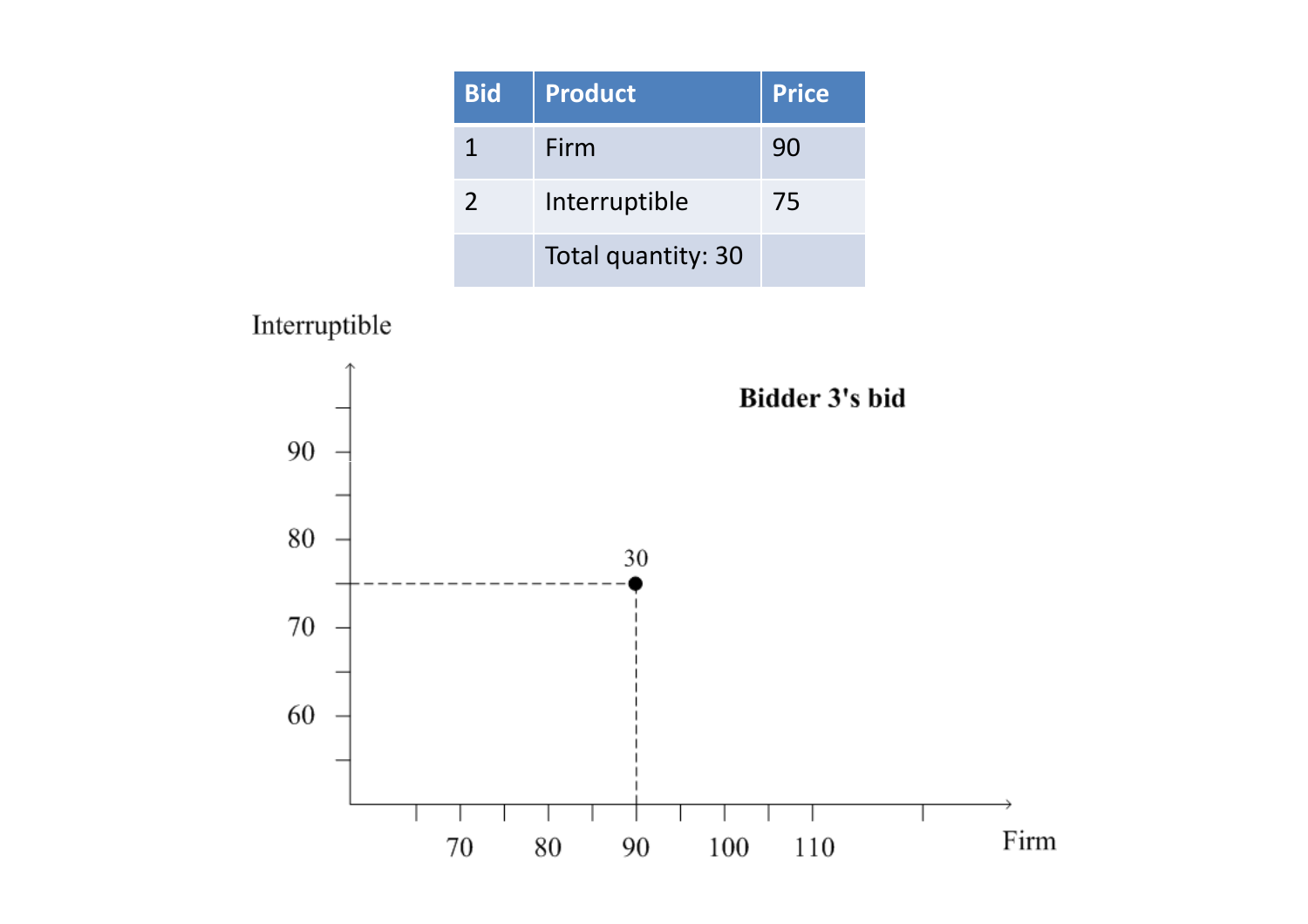- $\bullet$ Suppose the auction prices are 70 for firm and 65 for interruptible
- $\bullet$  Bidder 3 is allocated 30 firm contracts since:
	- **Links of the Company**  $-$  Margin on firm =  $90 - 70 = 20$
	- and the state of the Margin on interruptible: 75 – 65 = 10

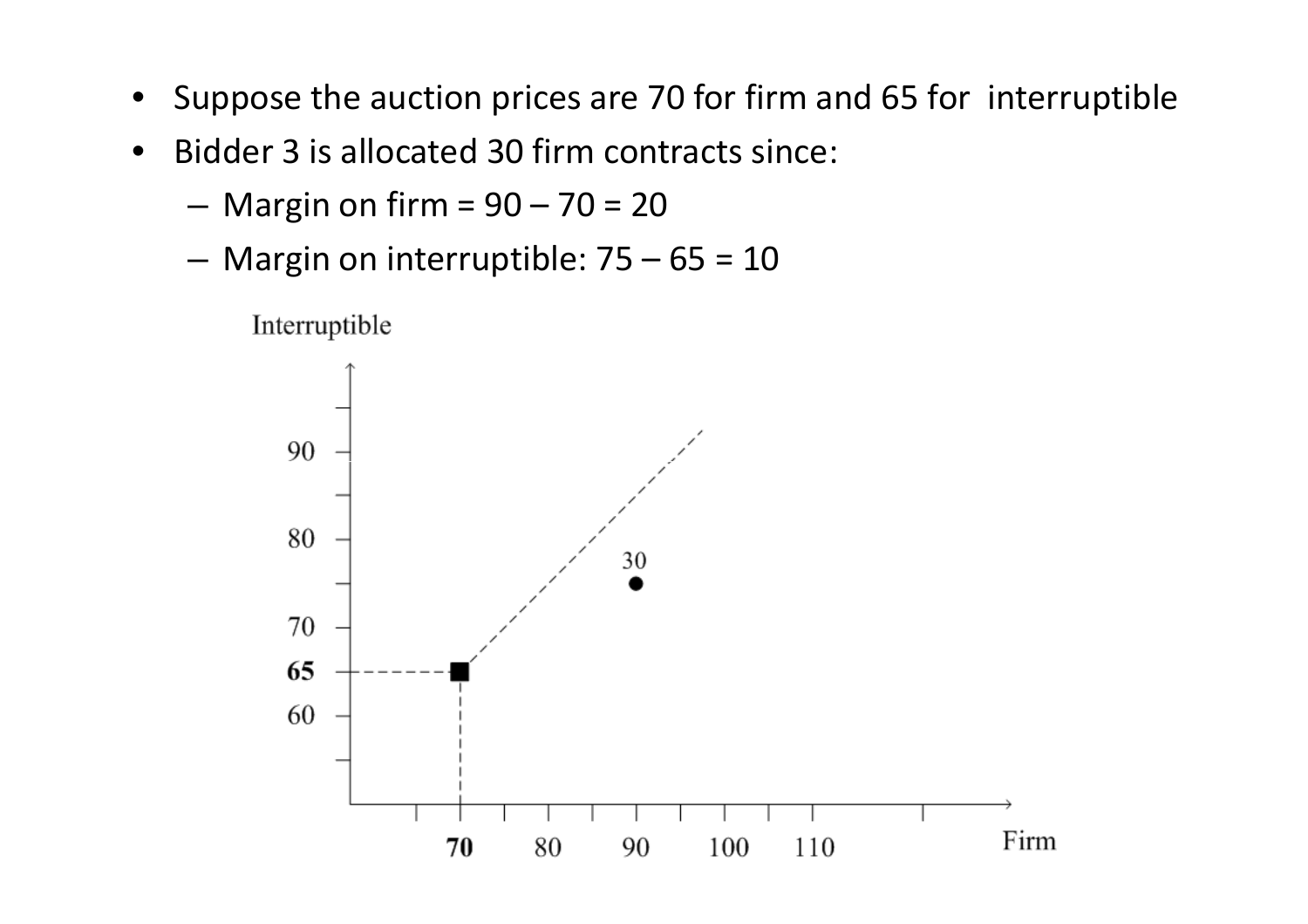- Bidder 2:
	- – $-$  is willing to buy 15 firm contracts at price at most equal to <sup>100</sup>
	- – $-$  is willing to buy another 10 firm contracts at price at most equal to <sup>75</sup>

|      | <b>Bid Product Quantity Price</b> |     |
|------|-----------------------------------|-----|
| Firm | 15                                | 100 |
| Firm | 10                                | 75  |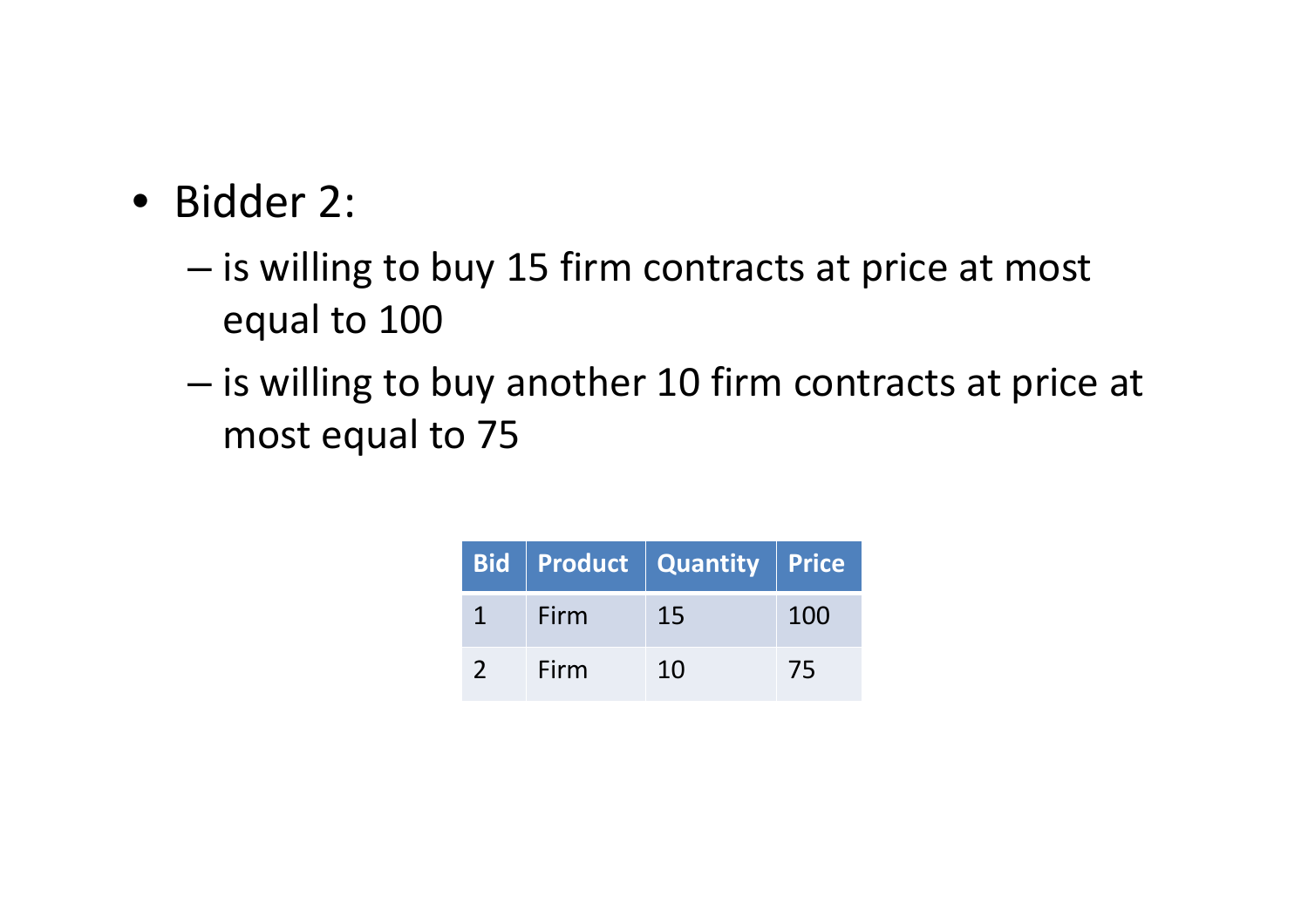|               |      | Bid Product Quantity Price |     |
|---------------|------|----------------------------|-----|
|               | Firm | 15                         | 100 |
| $\mathcal{L}$ | Firm | 1 <sub>0</sub>             | 75  |

Interruptible

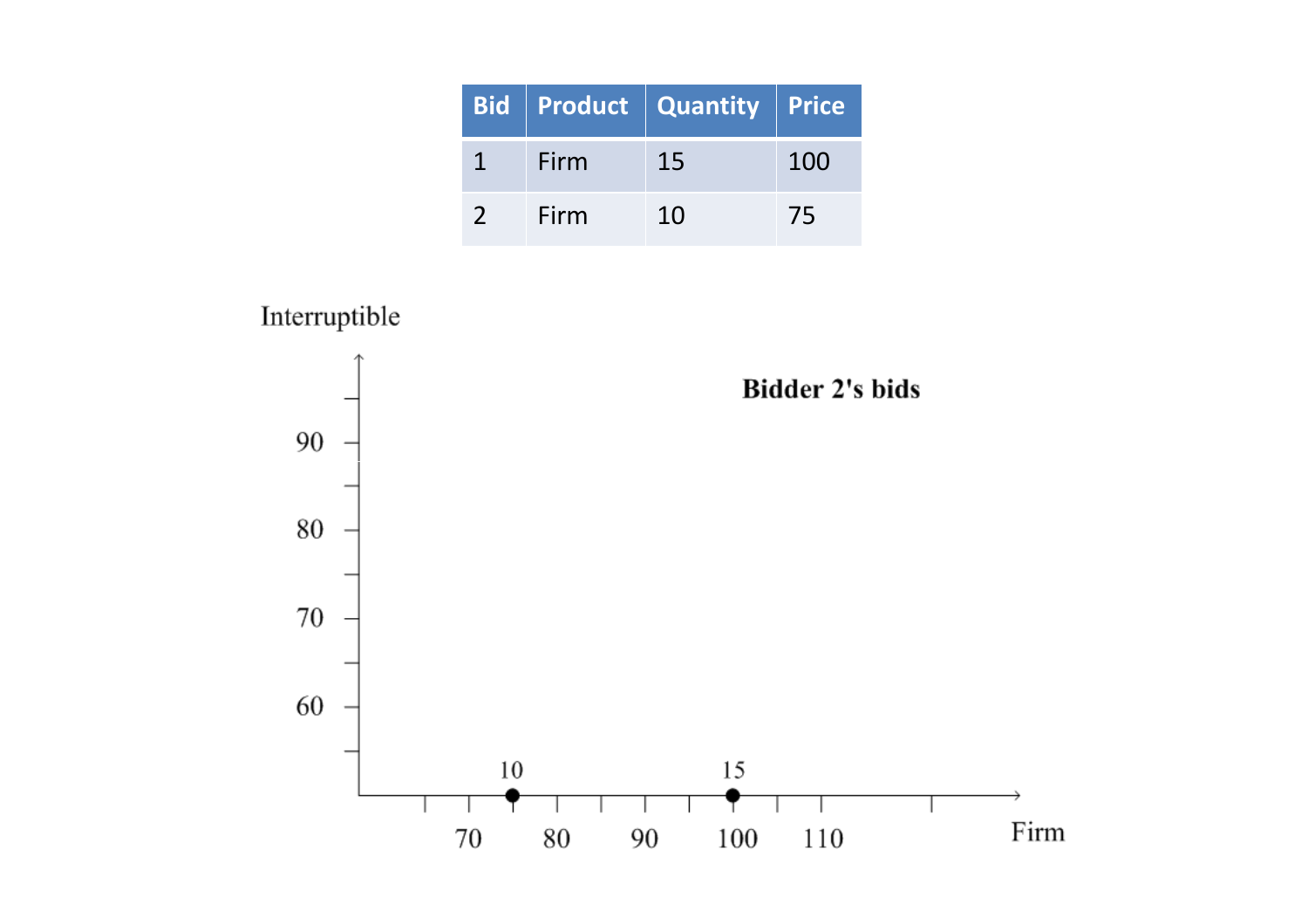- Bidder 1:
	- – $-$  is willing to buy 20 units of firm contracts at any price
	- and the state of the state  $-$  is also willing to buy another 10 units of either firm or interruptible contracts
	- – For the additional 10 units, is willing to pay up to <sup>80</sup> for firm and up to 70 for interruptible contract

|      | <b>Product   Quantity   Price</b> |     |
|------|-----------------------------------|-----|
| Firm | 20                                | any |

| <b>Bid</b>    | <b>Product</b>     | <b>Price</b> |
|---------------|--------------------|--------------|
|               | Firm               | 80           |
| $\mathcal{P}$ | Interruptible      | 70           |
|               | Total quantity: 10 |              |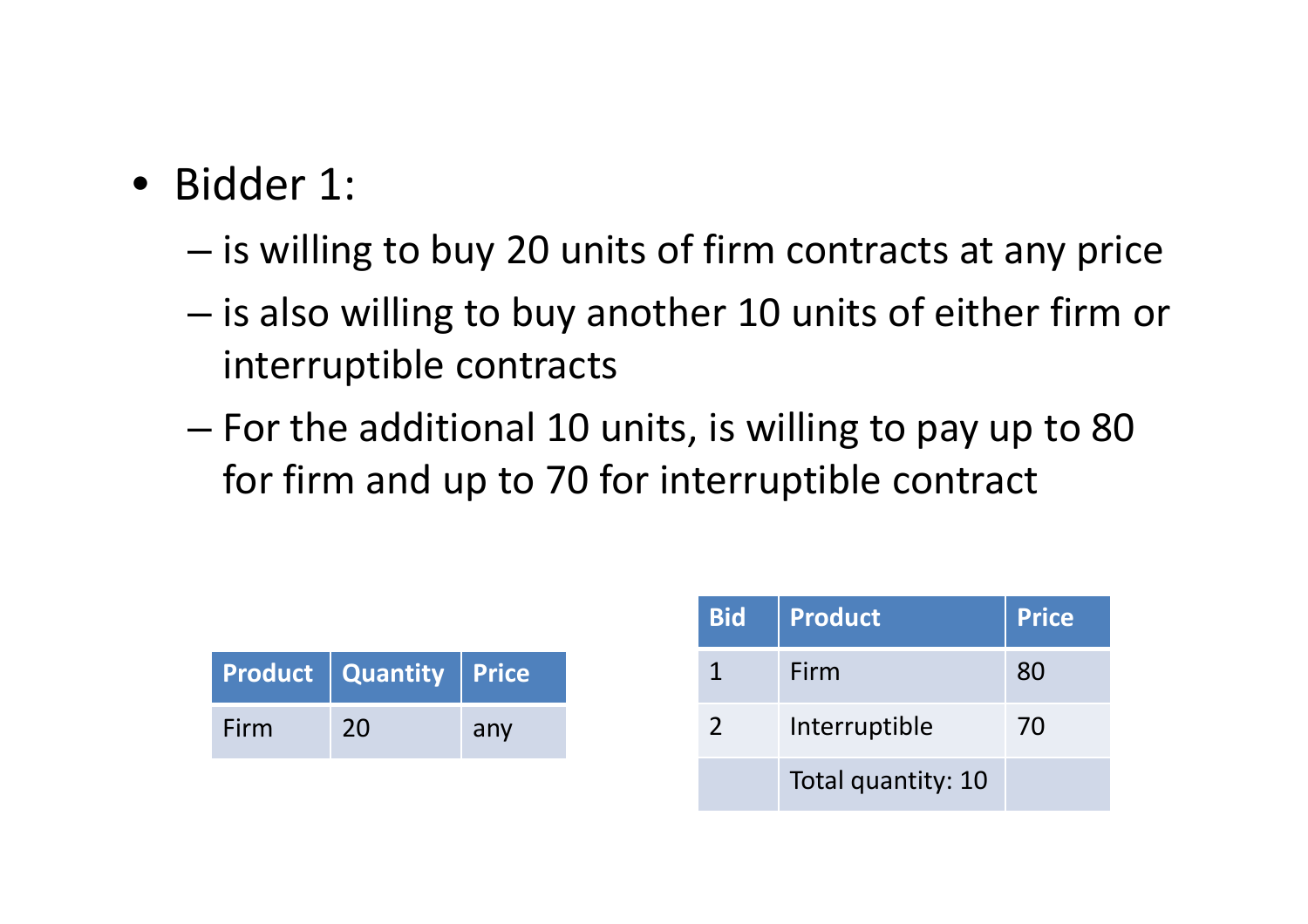|      | <b>Product Quantity</b> | <b>Price</b> |
|------|-------------------------|--------------|
| Firm | 20                      | any          |

| <b>Bid</b>    | Product            | <b>Price</b> |
|---------------|--------------------|--------------|
|               | Firm               | 80           |
| $\mathcal{P}$ | Interruptible      | 70           |
|               | Total quantity: 10 |              |

**Bidder 1's bids**  $90\,$  $80\,$  $10\,$ 70 60  $20\,$ Firm  $100\,$  $110\,$  $80\,$  $70\,$  $90\,$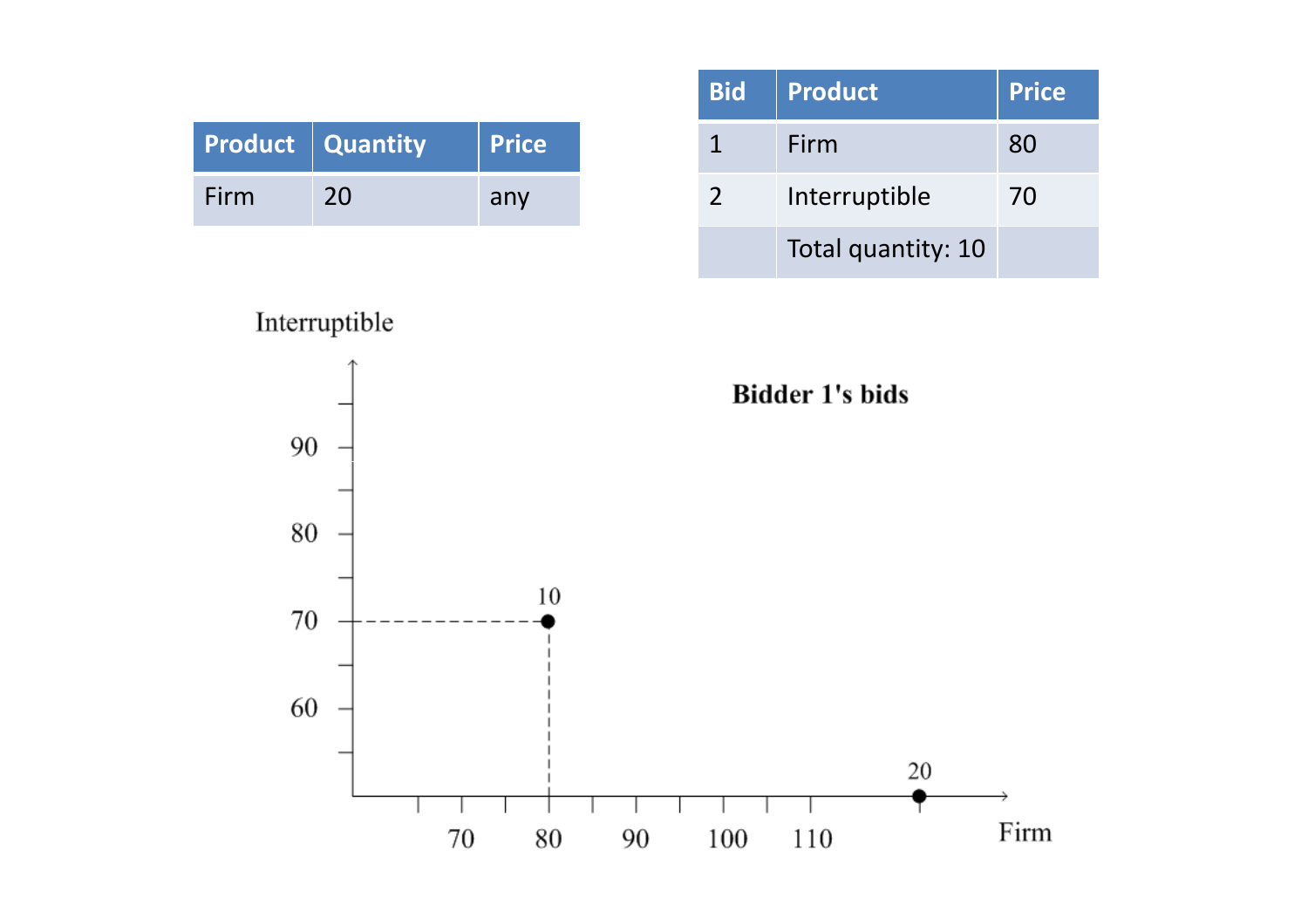• *All bids* placed in the auction can be represented in this way:

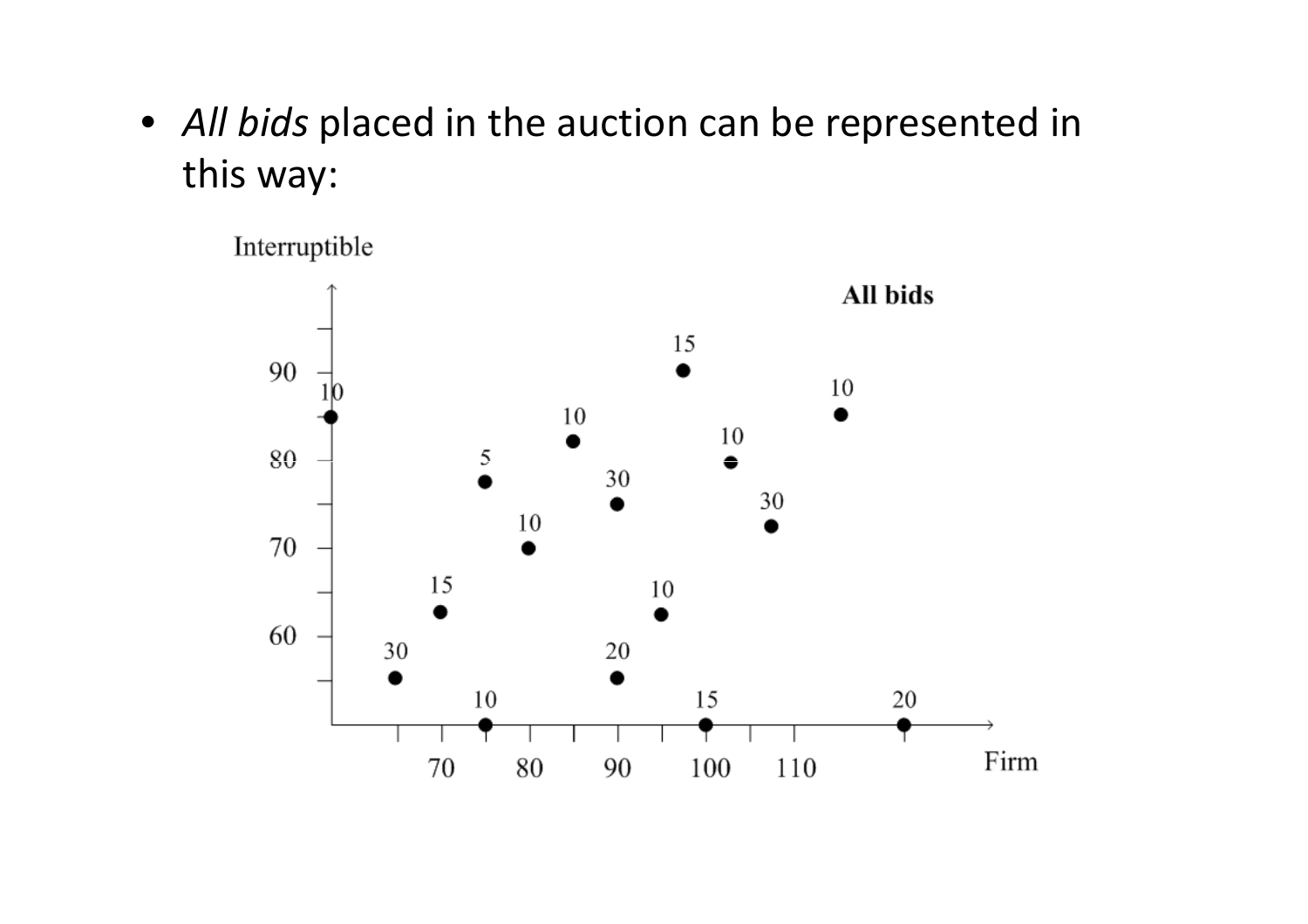## Auction Prices and Allocation

- After observing all bids, the auctioneer selects the **market clearing price** (at which demand is exactly equal to supply) for each contract
- Each winning bids by each bidder is allocated the contract that gives the bidder the highest surplus,given his price bids and the auction prices
- So bidders receive the contracts they wouldchoose themselves at the auction prices, and should bid truthfully according to their preferences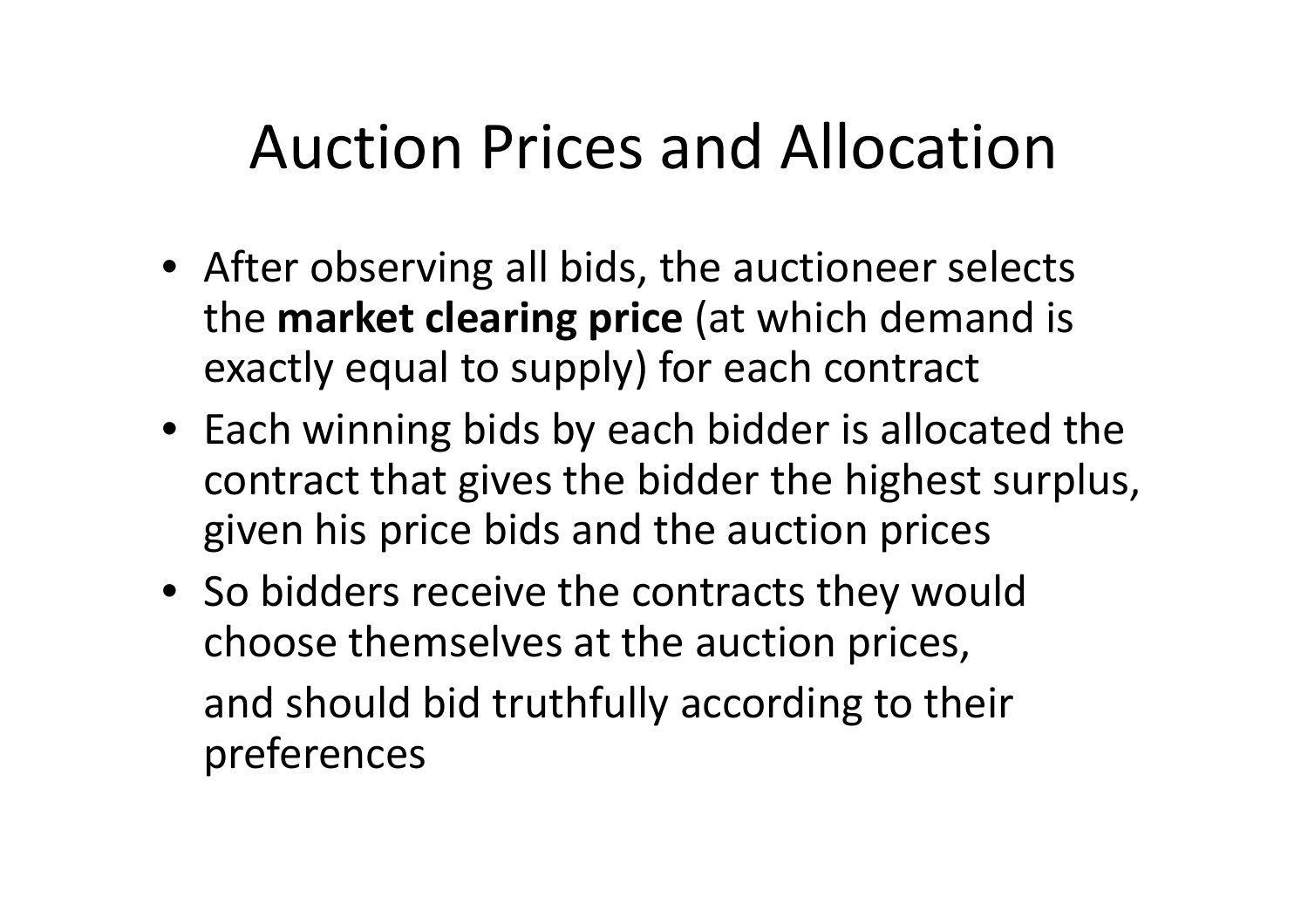- Suppose the total supply of firm contracts is 90 and the total supply of interruptible contracts is <sup>60</sup>
- $\bullet$  The auctioneer chooses the unique prices such that the total demand for firm is 90 and for interruptible is 60

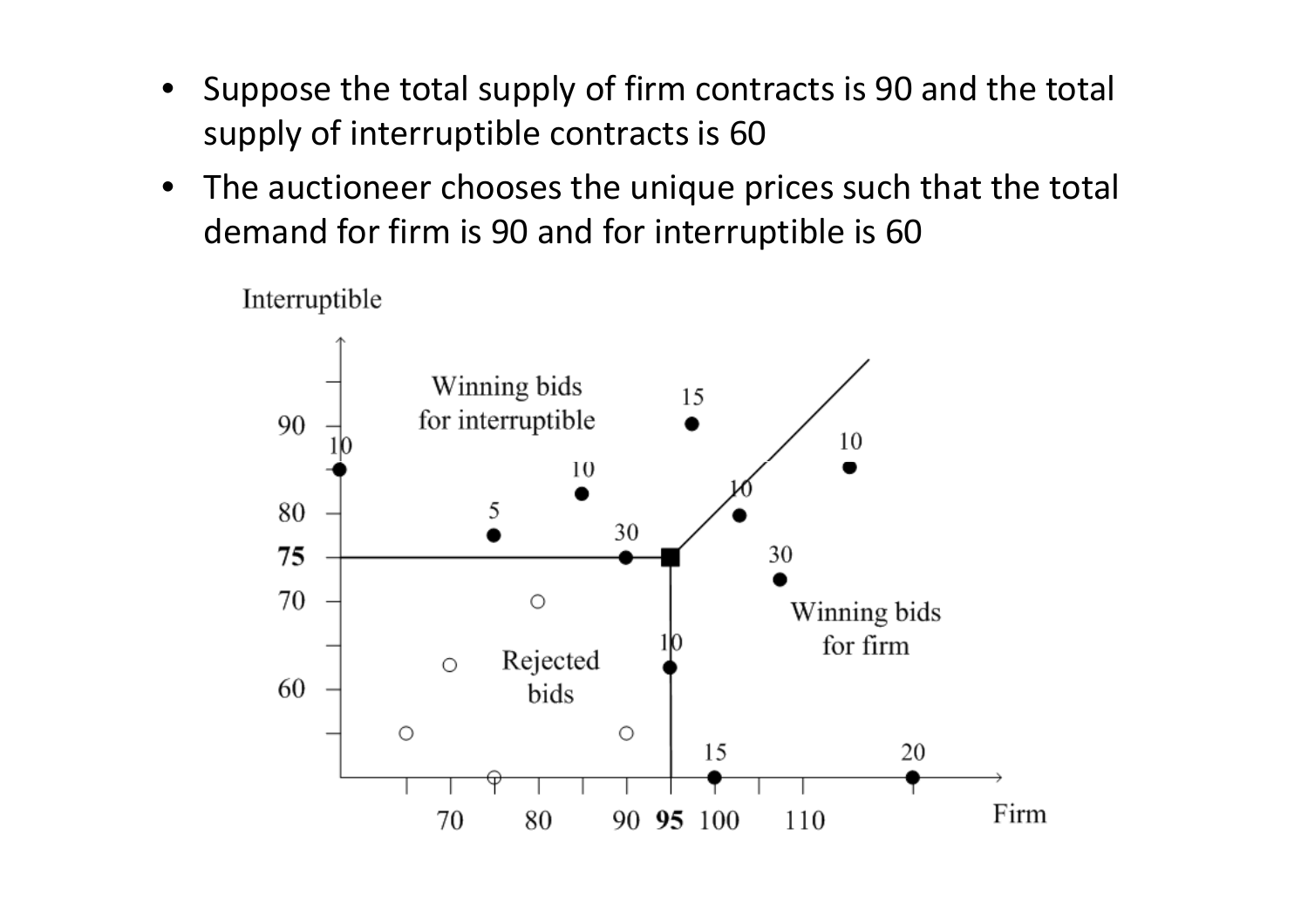### Advantages of **Simultaneous Ascending Auctions**

- 1. Information revelation and **price discovery** (with common values and bidders with different information)
	- – Bidders can update their valuations for the contrants after observing the behaviour of other bidders *Do buyers know their valuations for gas contracts before participating in the auction?*
- 2. **Experience**
	- Used in many auctions around the world–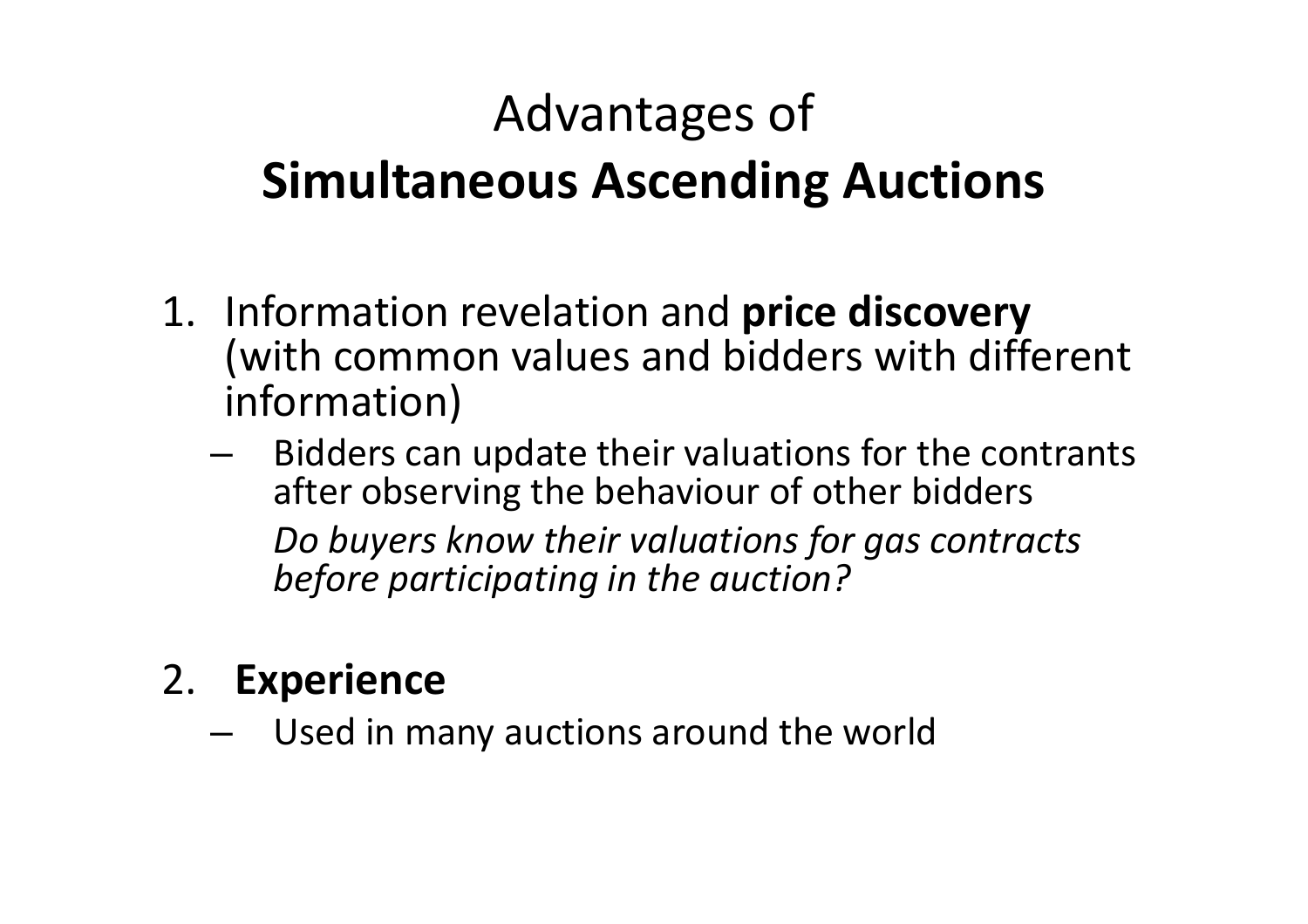## Advantages of

### **Simultaneous Sealed-Bid Auctions**

- 1. **Time** and speed
	- The auction terminates istantaneously, thus saving time and resources
- 2. **Accuracy** for the auctioneer
	- – The auctionner does not have to arbitrarly determine discrete price increments between rounds
	- $-$  The auction finds the exact market-clearing prices
- 3. **Accuracy** for bidders
	- –Bidders do not have to take real-time decisions
	- Bidders can express their precise preferences
- 4. **Collusion**
	- By revealing more information to bidders, the –simultaneous ascending auction facilitates collusion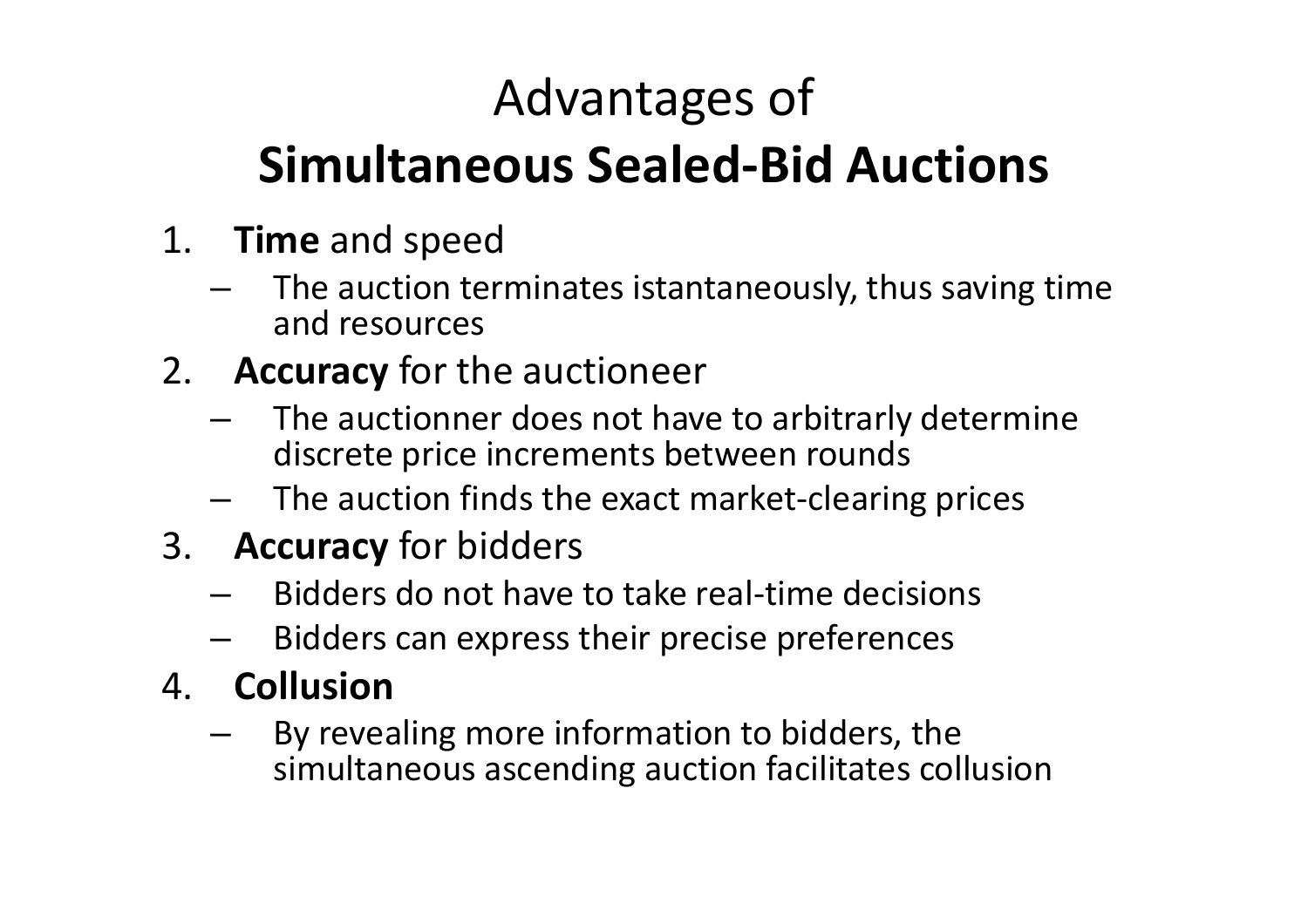## Complexity?

 $\bullet$  In both auction formats, to guide their bidding bidders have to prepare tables like

| Product       | <b>Quantity</b> | <b>Price</b> |
|---------------|-----------------|--------------|
| Firm          | 30              | 90           |
| Interruptible | 30              | 75           |

- • The simultaneous sealed-bid auction is <sup>a</sup>**proxy version** of the simultaneous ascending auction
	- –- Bids in the sealed-bid auction are equivalent to bidding instructions in the ascending auction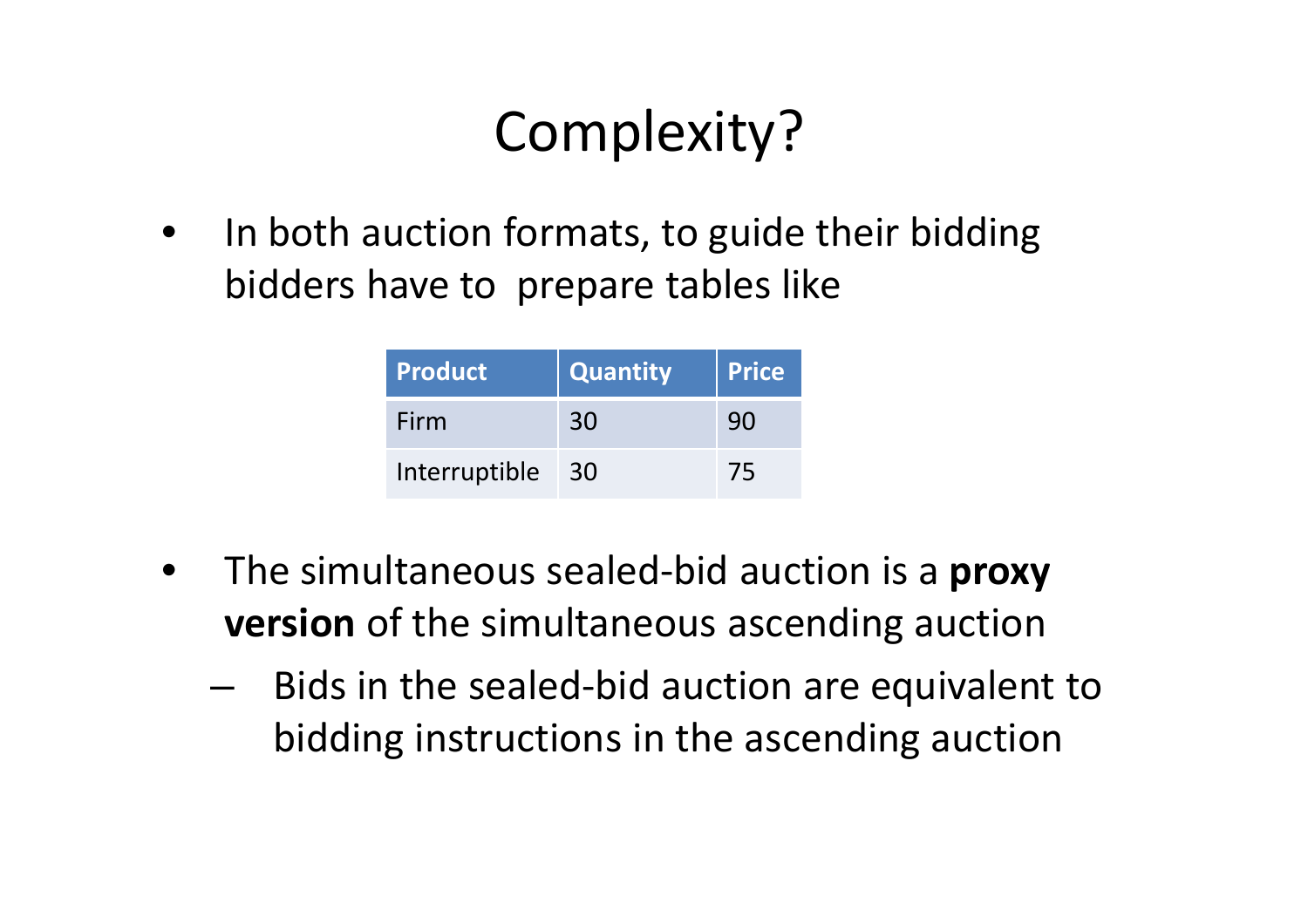### Conditional Firm Contracts

- Gas-fired power plants currently purchase about 45% of all firm contracts, and resell some of the gas acquired in conditional firm contracts
- Should power plants be allowed to sell conditional firm contracts in the auction?
	- **Links of the Company** - They could use **swap bids** in the simultaneous sealed-bid auction to buy firm contracts and simultaneously sell conditional firm contracts
	- –- With swap bids, a power plant may want to pay a price higher than its stand-alone valuation for firm contracts, if it can simultaneously sell conditional firm contracts at a sufficiently high price
- Should producers be allowed to sell conditional firm contracts in the auction?